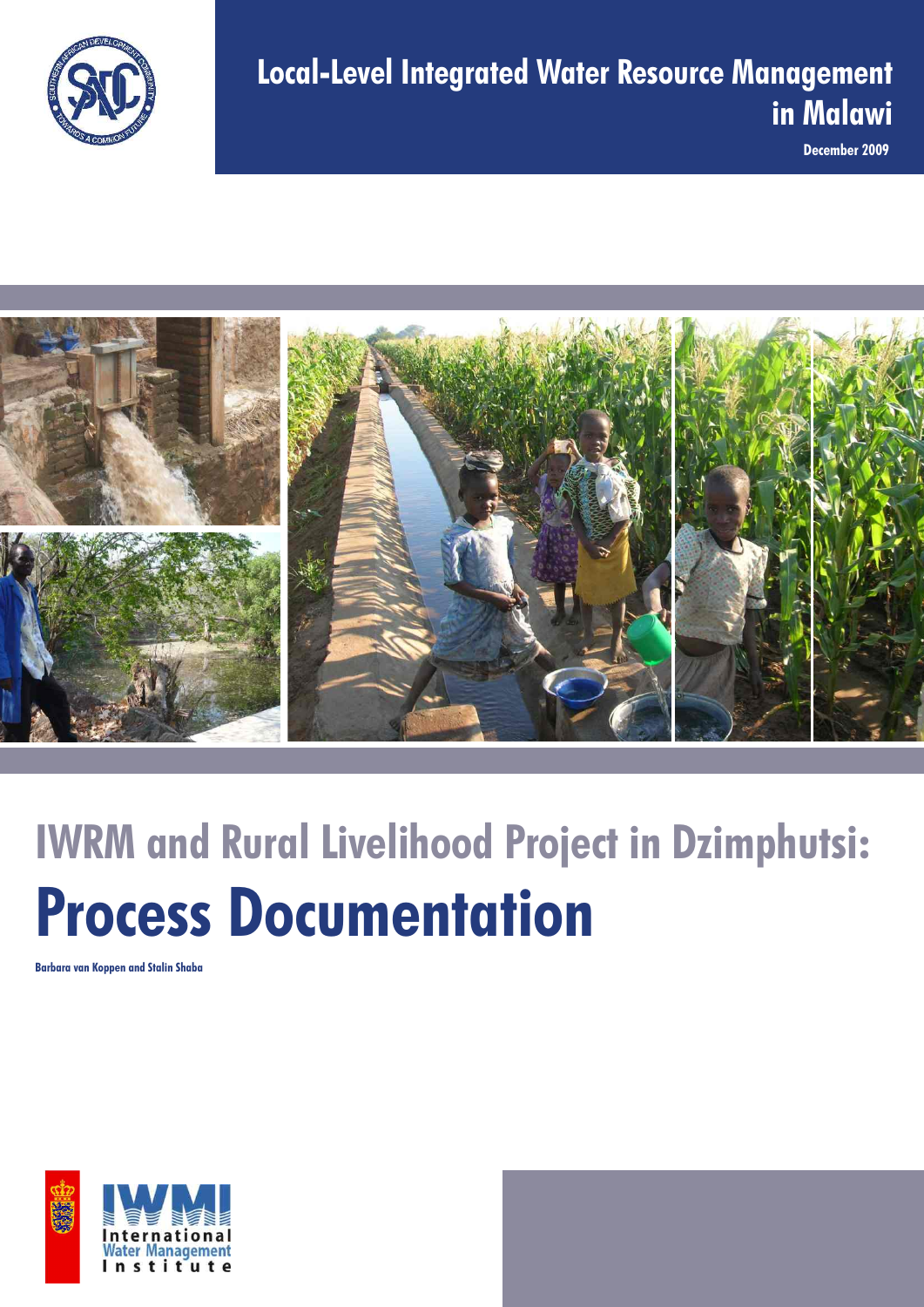# **ACKNOWLEDGEMENTS**

This process documentation report is the result of the efforts and new insights of the entire team of the 'Integrated Water Resources Management and improved livelihoods in Dzimphutsi area' project. The authors gratefully acknowledge their willingness to share their experiences with us.

Mr Ole Houmøller and Mrs Tania Diederiks of the SADC/Danida Water Sector Support Programme, who commissioned the present process documentation and impact assessment to the monitoring team of the International Water Management Institute, provided a remarkable space for learning by all parties, while guiding all of us with an innovative vision on how to do local-level Integrated Water Resource Management for improved livelihoods.

We acknowledge Mr S.M.N Mainala and Mr W.P.C. Chipeta of the Ministry of Irrigation and Water Development for their technical support and policy direction during planning and implementation of the project. In the same regard, we recognize the committed efforts of late Mr Amon B. Chirwa of the same Ministry. The implementing agent CODA and Partners, directed by Mr Boniface Kirigia, and with his staff Mr Mwenechanya, Mr Mbukwa, Mr Chirambo, and Mr Madisi, are also gratefully acknowledged for their availability and insights at any time.

Our collaboration with the District Assembly of Chikwawa, in particular with the subsequent District Commissioners, Mr Harrison Lende, Mr Lawford Palani, and Mr Felix Mkandawire, and with their technical officers has been very rewarding. For the impact assessment, the contribution of the following District Officers deserves gratitude, namely Ms M. Msiska, the Monitoring Successor; Mr Mbale; irrigation officer; and Mr. Kagwira fisheries, as well as C. Kandiwo , A. Nchawa, G. Aissah , and Nowa. Last but not least, the leaders of Dzimphutsi, especially Group Village Head man Joseph, Village Headman Dzimphutsi, Mr. Tsiga and the committee members have not only been very instrumental in the community mobilization throughout the project, but also took all time to share their important insights in the community and its environment, the project and its meaning in Dzimphutsi.

In the light of this appreciated team work, the sad bereavement of late Mr Armon B. Chirwa of the Ministry of Irrigation and Water Development leaves an even larger void that cannot be filled.

The authors tried to reflect the process and impacts of the project as accurately as possible, but, obviously, they take full responsibility for any misquotation or incorrect interpretation.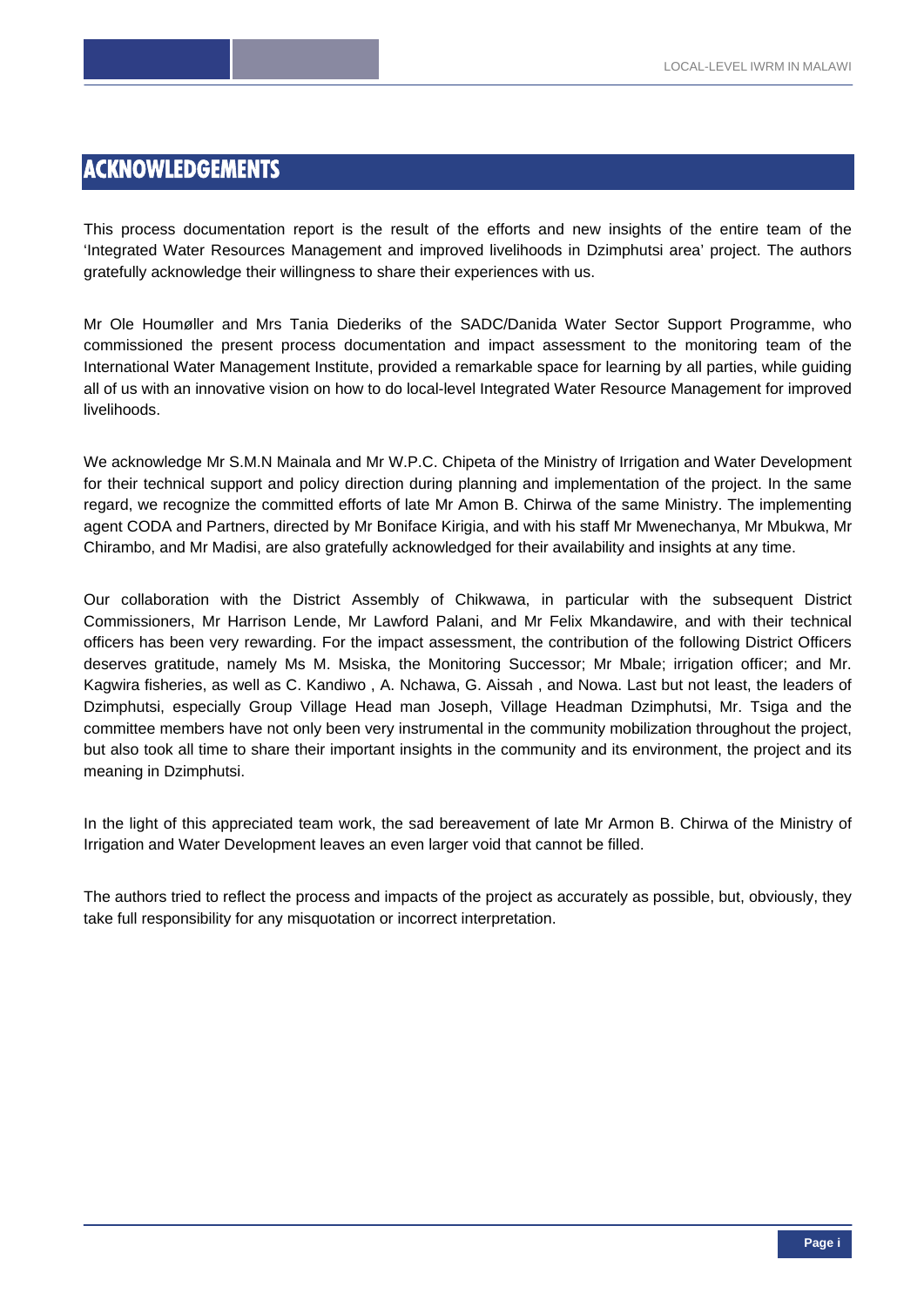# **LIST OF ABBREVIATIONS**

| Ha           | <b>Hectares</b>                              |
|--------------|----------------------------------------------|
| <b>GVH</b>   | Group Village Headman                        |
| <b>IWMI</b>  | International Water Management Institute     |
| <b>IWRM</b>  | Integrated Water Resources Management        |
| <b>MASAF</b> | Malawi Social Action Fund                    |
| <b>MoIWD</b> | Ministry of Irrigation and Water Development |
| <b>MDGs</b>  | Millennium Development Goals                 |
| <b>PSC</b>   | <b>Project Steering Committee</b>            |
| <b>SADC</b>  | Southern African Development Community       |
| <b>TA</b>    | <b>Traditional Authority</b>                 |
| <b>WUA</b>   | <b>Water Users Association</b>               |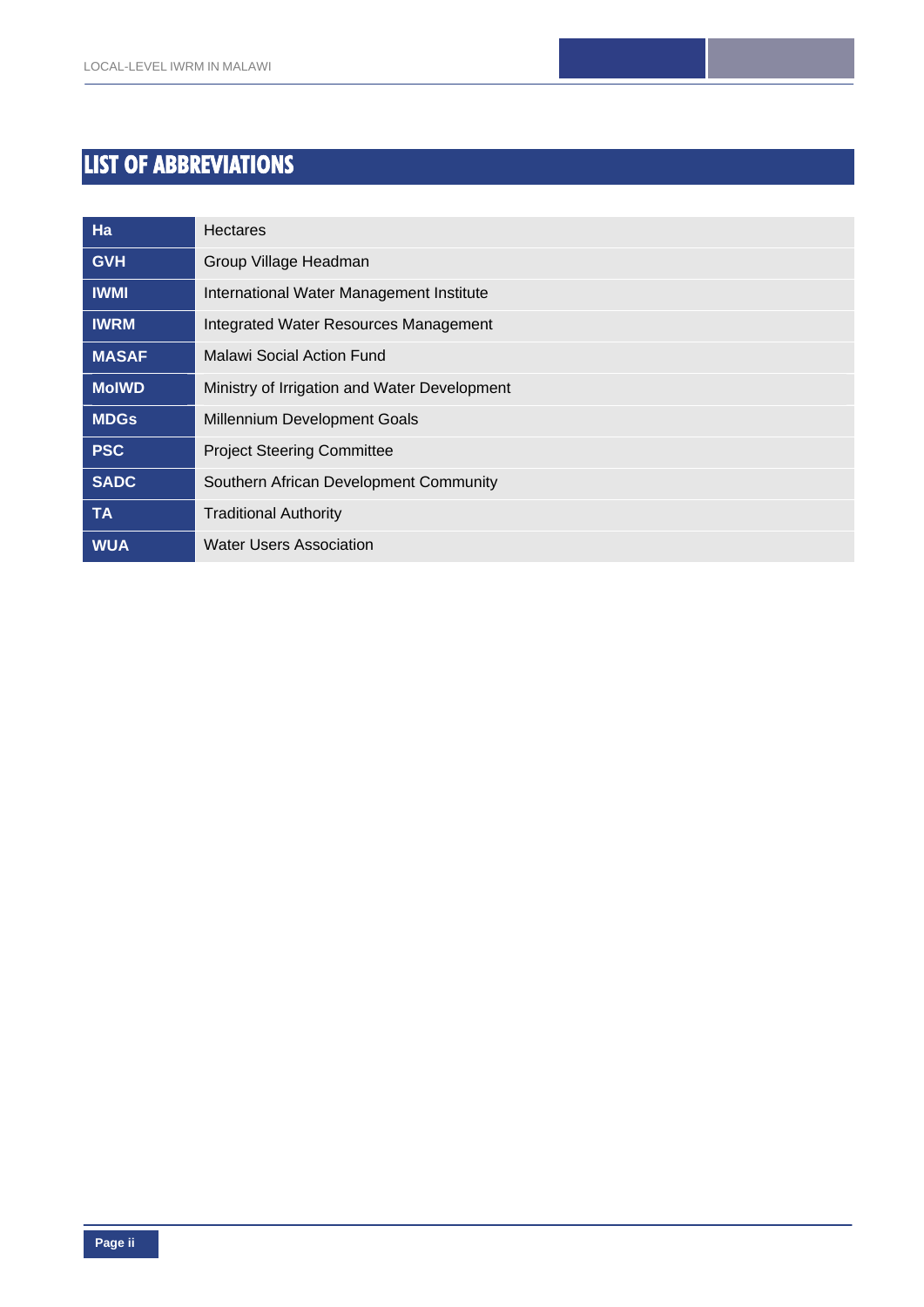# **TABLE OF CONTENTS**

| 1 <sub>1</sub> |  |
|----------------|--|
| 2.             |  |
| 3.             |  |
| 4.             |  |
| 5.             |  |
| 6.             |  |
|                |  |
|                |  |
|                |  |
|                |  |
|                |  |
|                |  |
| 7 <sub>1</sub> |  |
| 8.             |  |
|                |  |
|                |  |
|                |  |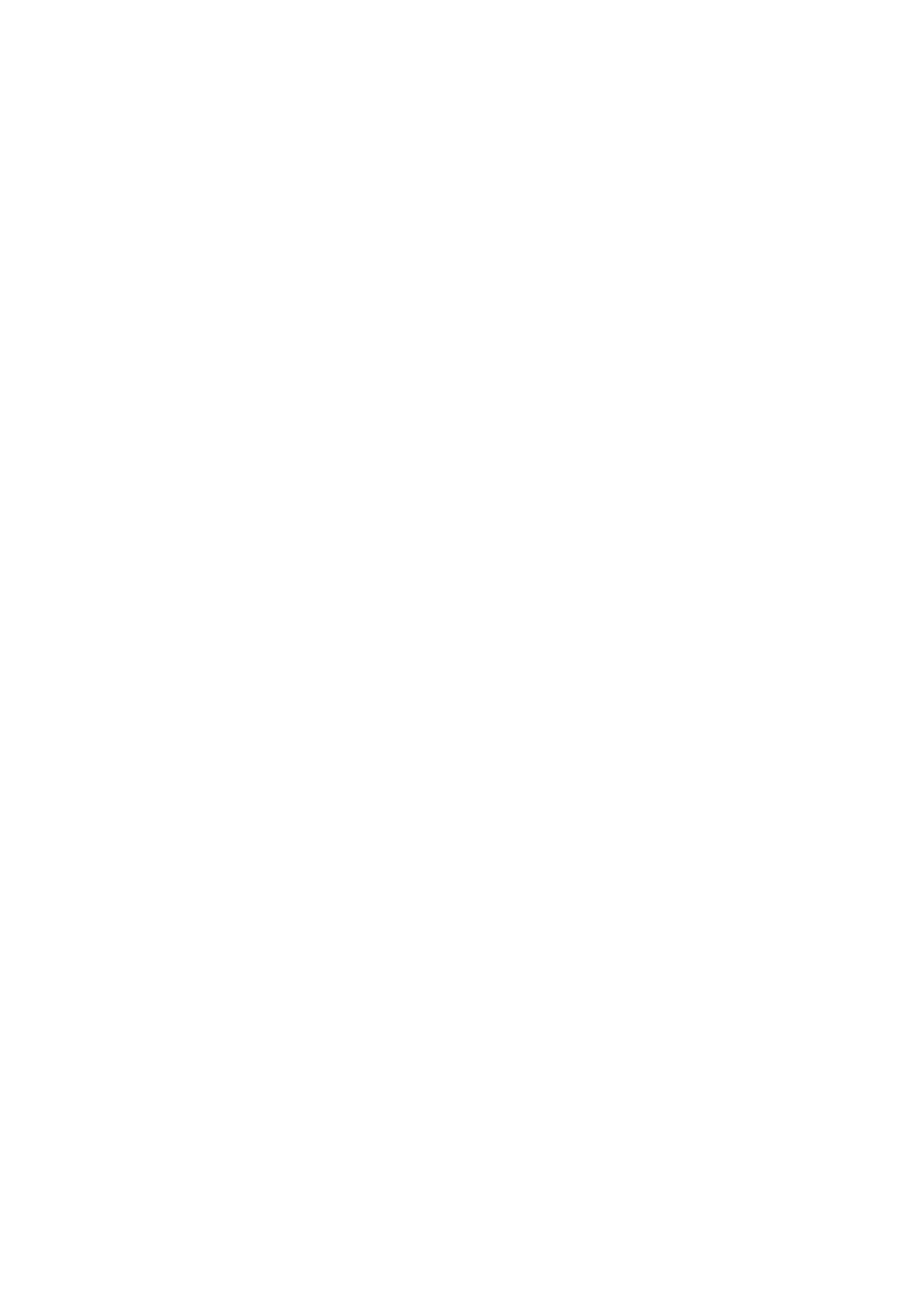# **1. BACKGROUND: PIONEERING LOCAL-LEVEL IWRM**

Since 2006, the SADC Regional Water Sector Programme, supported by Danida, has piloted Local-Level Integrated Water Resources Management (IWRM) through IWRM Demonstration Projects in five countries: Malawi, Mozambique, Namibia, Swaziland and Zambia. In each country, the Programme invited national organizations interested in piloting this approach to become the implementing agent. This report documents the process, impacts and lessons learnt of the project in Malawi, where the Ministry of Irrigation and Water Development guided an implementing agent, the firm CODA, in implementing the 'IWRM and Improved Livelihoods project in Dzimphutsi Area'.

The SADC/Danida Water Sector Support Programme aimed to demonstrate how principles of Integrated Water Resource Management (IWRM) can be put into practice in poor rural areas. The focus was on those principles that have received limited attention as yet: water resource management at the lowest appropriate levels, users' participation, and the inclusion of women. Through the piloting and 'learning-by-doing' in the five countries, the IWRM Demonstration projects gradually developed an innovative scalable approach to water services called local-level IWRM. Seven innovations are summarized in a 'Lessons Learnt' report<sup>1</sup>.

In short, the starting point for local-level IWRM is the recognition that people have multiple domestic and productive water needs, certainly in rural areas where agriculture-based diversified livelihoods depend in many ways upon water. Better access to water brings health and alleviates women's and girls' burdens of water fetching and it improves production of crops, vegetables, animals and fisheries for food and income. Thus, water contributes directly and indirectly to all Millennium Development Goals. These needs are met by using and re-using water resources from multiple inter-related water sources, both naturally and from infrastructure. Synergies from combining multiple sources reduce infrastructure costs and strengthen coping strategies to mitigate human-made and climatic and environmental shocks. Local-level IWRM recognizes that communities have managed their multiple water sources for multiple uses in an integrated manner since time immemorial, often informally and orally.

Local-level IWRM is an intervention approach for using water for poverty alleviation and gender equity through participatory and demand-driven multiple-use water services (MUS). Through repeated cycles of time- and budget-bound 'projects', it capacitates communities to solicit support from external agencies and to co-design and implement water improvements according to their own evolving needs and priorities. This contributes to environmentally, financially, and institutionally sustainable water resource management. Each project or 'loop' at community-level follows the typical steps of any participatory intervention: understanding the community and building trustful relationships, planning and prioritizing activities, compiling detailed action plans, implementing, and continuously monitoring and evaluating process and livelihood impacts. Skipping one step may cause problems later, which still warrants going back and addressing that earlier step. Moreover, as external support is easily captured by the male elite, specific targeting approaches are needed to ensure that the marginalized are included from the onset.

-

<sup>1</sup> SADC/DANIDA Water Sector Support Programme. 2009. Innovations in Local-Level Integrated Water Resource Management. Lessons learnt from the Integrated Water Resource Management Demonstration Projects in Malawi, Mozambique, Swaziland and Zambia. 2009. Synthesized by Barbara van Koppen, Jonathan Chisaka, and Stalin Sibande Shaba. Pretoria: SADC/DANIDA Water Sector Support Programme, in collaboration with the International Water Management Institute.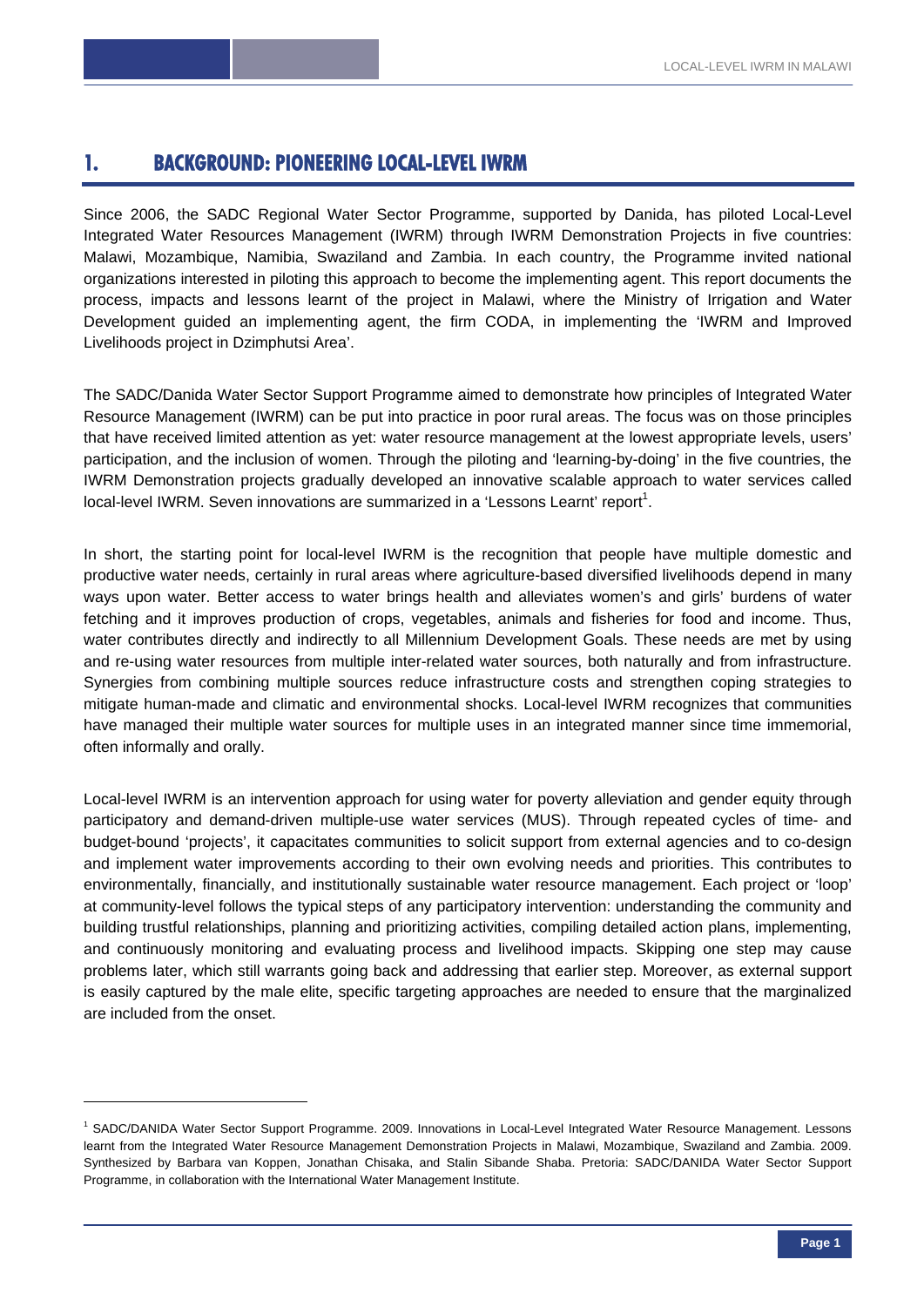Local-level IWRM, understood as integrated services delivery, seeks to overcome formal sectoral boundaries within the water sector, where professionals tend to focus on one single end-use: either domestic, or irrigation, or cattle watering etc. It creates a supporting environment, in which the range of governmental, nongovernmental and private water and rural development support agencies collaborate, both horizontally and vertically, for one-window service delivery. Further, acknowledging that water is a catalyst for broader development in which water is often the limiting factor, local-level IWRM also forges integration of land tenure issues and other factors to render water use more beneficial. By holistically mobilizing support vertically and horizontally, intermediate-level agencies can respond more effectively to communities' integrated needs, and national agencies can effectively support this intermediate-level response. Over-time, communities are sustainably empowered by strengthening their relationships with agencies. This is systematized around local planning processes. Therefore, local government and other authorities, in particular Traditional Authorities, who play such pivotal role in accountable planning and implementation of incremental improvements according to people's own priorities, are the integrators of needs-based services.

The practical understanding of local-level IWRM as an iterative, step-wise intervention approach is summarized in figure 1. Annex 1 provides the detailed components of all seven steps. These steps are further elaborated in a separate document entitled 'Guidelines for local-level IWRM. Based on experiences of IWRM Demonstration projects in Malawi, Mozambique, Namibia, Swaziland, and Zambia<sup>,2</sup>. The target group of these guidelines are the local authority structures in charge of water projects in SADC and elsewhere.

| <b>Responsible</b><br><b>Organization</b>             | <b>Phases</b>             | <b>Steps</b>                                                            | <b>Steps</b>                                                                         |
|-------------------------------------------------------|---------------------------|-------------------------------------------------------------------------|--------------------------------------------------------------------------------------|
| <b>Creating a supportive environment</b>              |                           |                                                                         |                                                                                      |
| Local authorities and                                 | Initial                   | <b>Step One: Mobilize support</b>                                       |                                                                                      |
| support agencies                                      |                           | <b>Step Two: Select communities</b>                                     |                                                                                      |
| Participatory planning, implementation and monitoring | <b>Continuous 'Step'</b>  |                                                                         |                                                                                      |
|                                                       |                           | <b>Step Three: Understand the</b><br>community and build capacity       | <b>Seven: Do participatory</b><br>monitoring and evaluation<br>and impact assessment |
| Communities facilitated<br>by local structures and    | Participatory<br>planning | <b>Step Four:</b> Create a vision and<br>select activities to fulfil it | for follow-up                                                                        |
| support agencies                                      |                           | <b>Step Five: Compile action plans</b>                                  |                                                                                      |
|                                                       | Implementation            | <b>Step Six: Implement the action</b><br>plans                          |                                                                                      |

#### **Figure 1: Overview of responsibilities, phases and steps**

This report documents the process of operationalizing these steps by government agencies and private service providers for Dzimphutsi community in Malawi. Findings are based on IWMI's continuous monitoring of the process from local to national level with regular field visits, from 2007 till December 2009. Further, during the last months of the project, an impact assessment household survey was undertaken among 30 households (23 beneficiaries and 7 non-beneficiaries; 17 women respondents and 13 men respondents) to assess impacts and

1

<sup>&</sup>lt;sup>2</sup> SADC/Danida Regional Water Sector Programme. 2009. Guidelines for Local Level Integrated Water Resource Management. Pretoria: Southern African Development Community/Danish International Development Agency, in collaboration with the International Water Management Institute.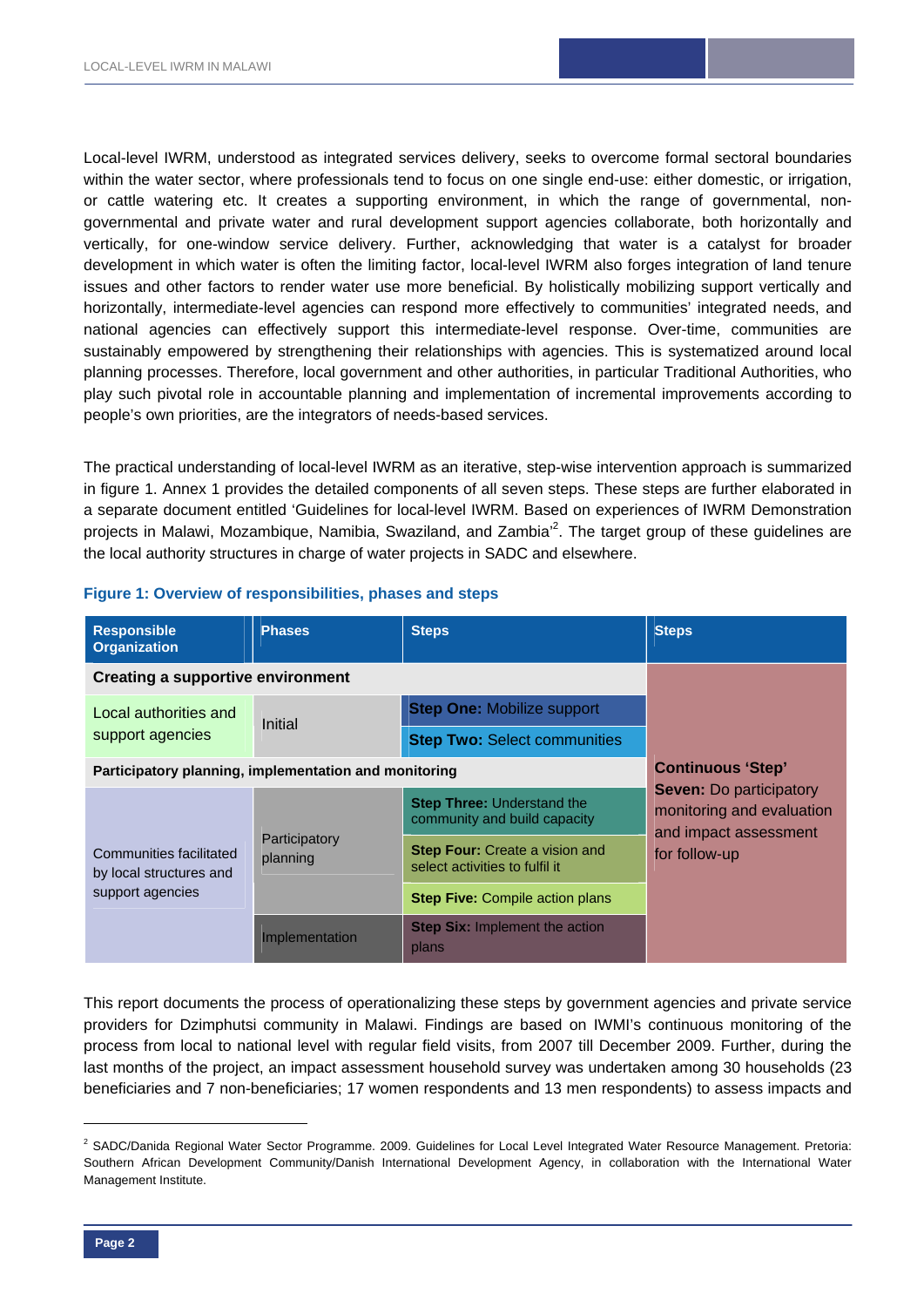lessons learnt. These households were randomly chosen from clusters of beneficiaries and non-beneficiaries in proportion to the village population, so Dzimphutsi village (15), Mwazika village (7), Joseph village (7), and Zilipaine village (1). Five households had unmarried heads. Two households were polygamous. The average household size was six. October and November are also the driest period, which allowed studying water uses under that scarcity.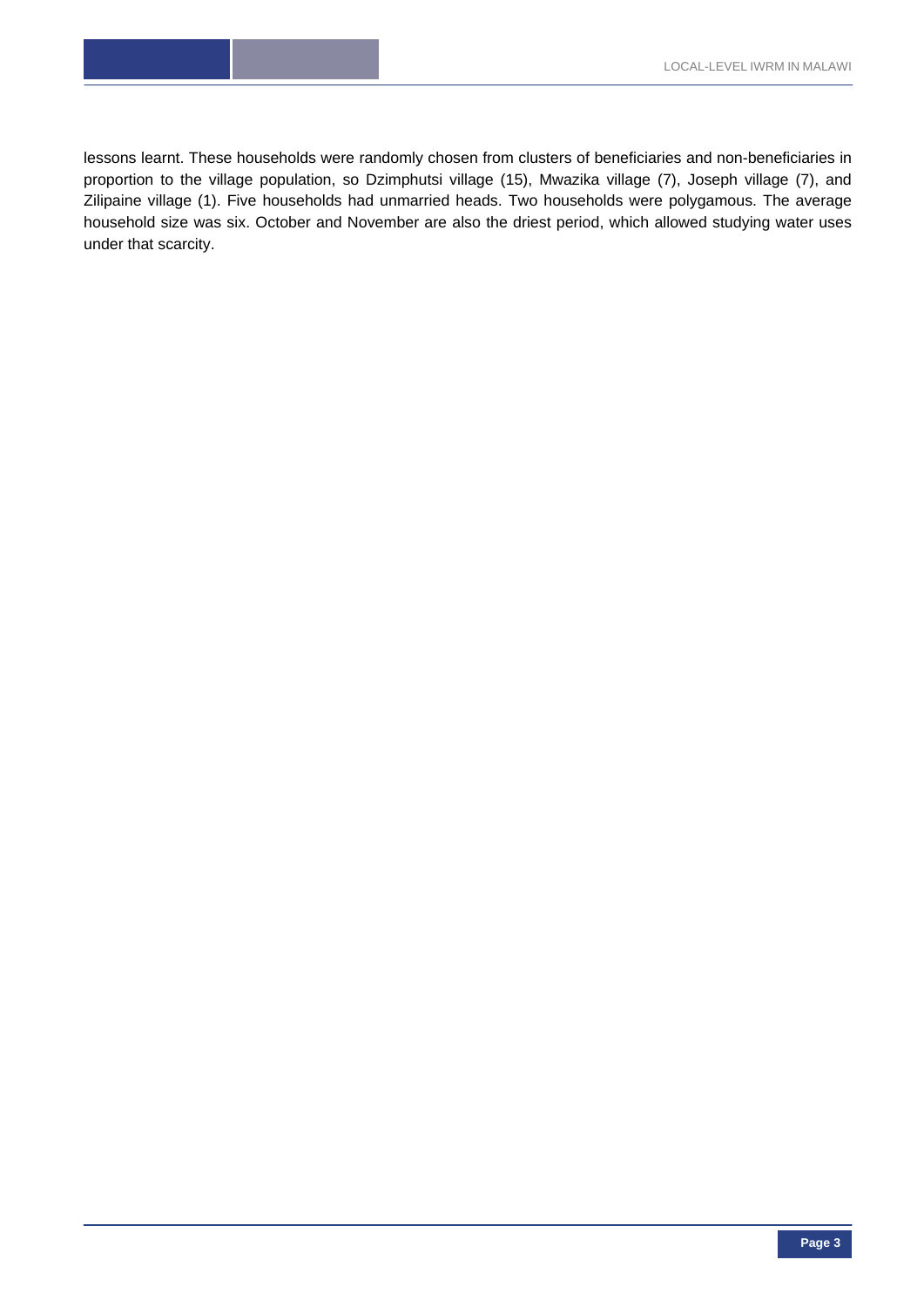# **2. THE PROJECT FRAMEWORK**

In 2005, the SADC/Danida Water Sector Support Program invited the Malawian government to design and implement a pilot project on local-level IWRM. The national Ministry of Irrigation and Water Development (MoIWD) responded to this invitation. A team of the Ministry of the Irrigation and Water Development, including the Principal Secretary, identified various sites, including the Dzimphutsi area, East Bank of the lower Shire Valley, near Chikwawa, Southern Malawi. It submitted a project proposal in May 2006 to pilot this new approach in Dzimphutsi constructing a village dam (weir) in the Nkudzi stream, which would protect against flooding and allow better water control during the dry season for irrigation and multiple other uses. Community organization in Dzimphutsi was good. This project was selected as the local-level IWRM Demonstration project.

The proposal of the MoIWD of May 2006 stipulated that MOIWD would be responsible for managing and supervising; for identifying an implementing agent; for chairing the Project Steering Committee; and last but not least, as a policy institution for guiding and determining other areas of replication of the project.

Within the time period of 18 months, a 25 ha irrigation schemes was envisaged, which would get water from a new earthen dam. This structure was expected to also provide water in the Nkudzi River during the driest period (September-November). This would solve the problems of the livestock farmers, who now had to bring their animals downstream up to the Shire River, where crocodiles attacked the animals. The project would also 'provide domestic water supply to reduce the drudgery of water collection by women and also reduce incidences of diarrhea diseases that result from using unprotected water supplies'. Integration was foreseen through the 'design of water supply network for irrigation, domestic water, aquaculture, and animal watering'. Upstream land encroachment, deforestation and soil erosion warranted an integrated catchment approach, which could be achieved by collaborating with already ongoing afforestation projects. The project proposal explicitly envisaged integration among the service providers at intermediate and national level. The project 'would truly afford an opportunity for various institutions such as those responsible for Water affairs, Irrigation affairs, Fisheries affairs, Forestry affairs, Land resources affairs and community affairs to work together in a coordinated manner and integrated manner for economic efficiency environmental sustainability and social equity'.

Also, the proposed local-level IWRM project could be assisted by the government arm for such participatory approaches: the Malawi Social Action Fund (MASAF). Indeed, the step-wise approach of this Fund for rural selfhelp through the District Assembly is remarkably similar to the Guidelines for local-level IWRM (annex 1).

Therefore, even though that project ended in 2006, it is worthwhile to highlight its approach here.

- **Starting (and continuing) with capacity building of communities on proposal and budget formulation.** accountancy, bank account opening, and monitoring (with procedures up to the Corruption Bureau);
- $\blacksquare$  including community contributions in proposals;
- **desk top screening of submitted proposals by local government; followed by**
- $\blacksquare$  checking applicant communities through field visits by the local government;
- **n** realistic costing of the proposal on the basis of Bills of Quantities of the District Assembly;
- submitting to the donor (Worldbank), who then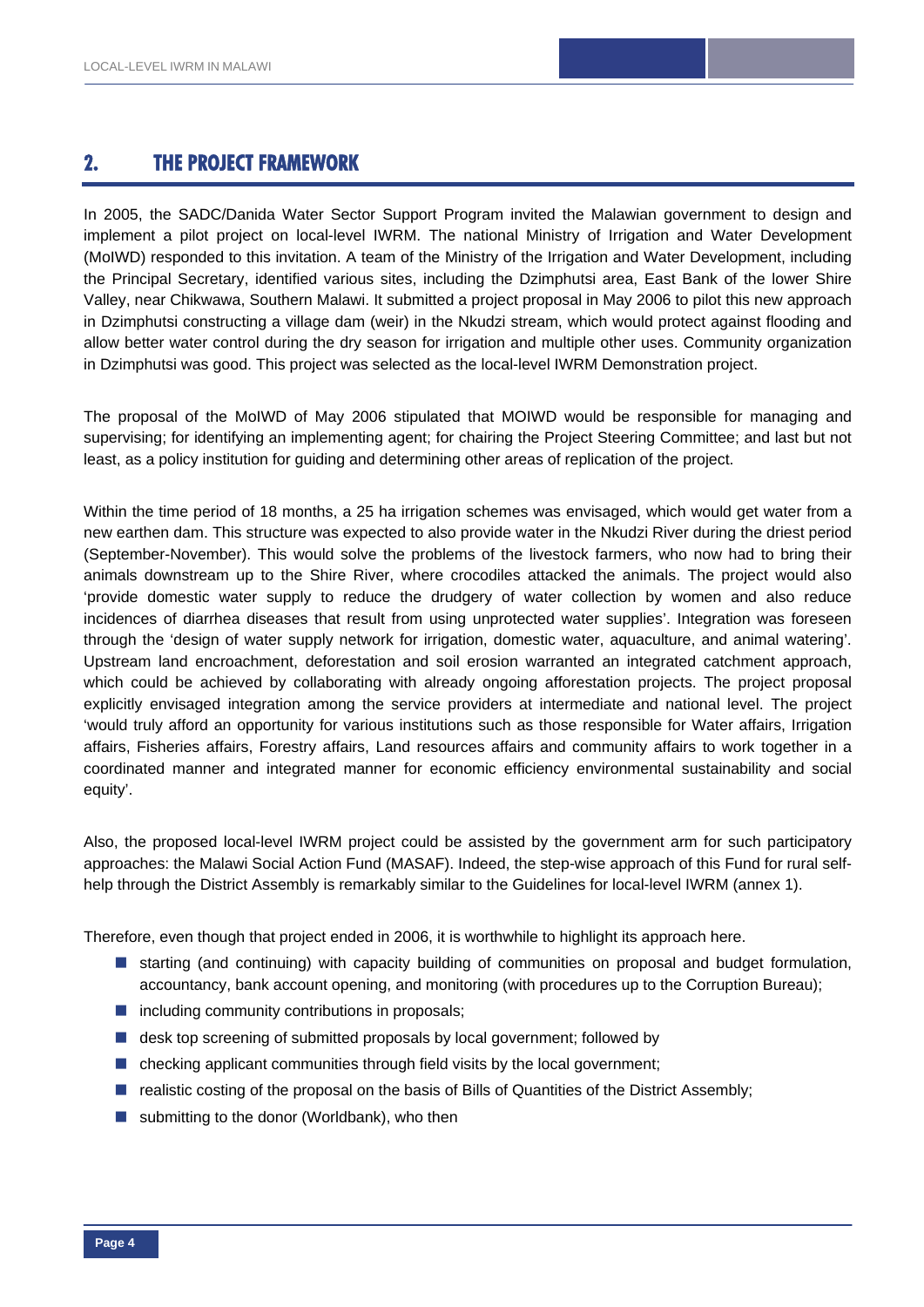■ disbursed a cheque directly to communities' own bank accounts, with clear conditions whether certain tasks should be outsourced to a consultant, which then would follow normal tender procedures at local level, or, if above a certain threshold, at national level.

This was the project framework within which the 'IWRM and Rural Livelihoods Improvement Project in Dzimphutsi area' was to be implemented.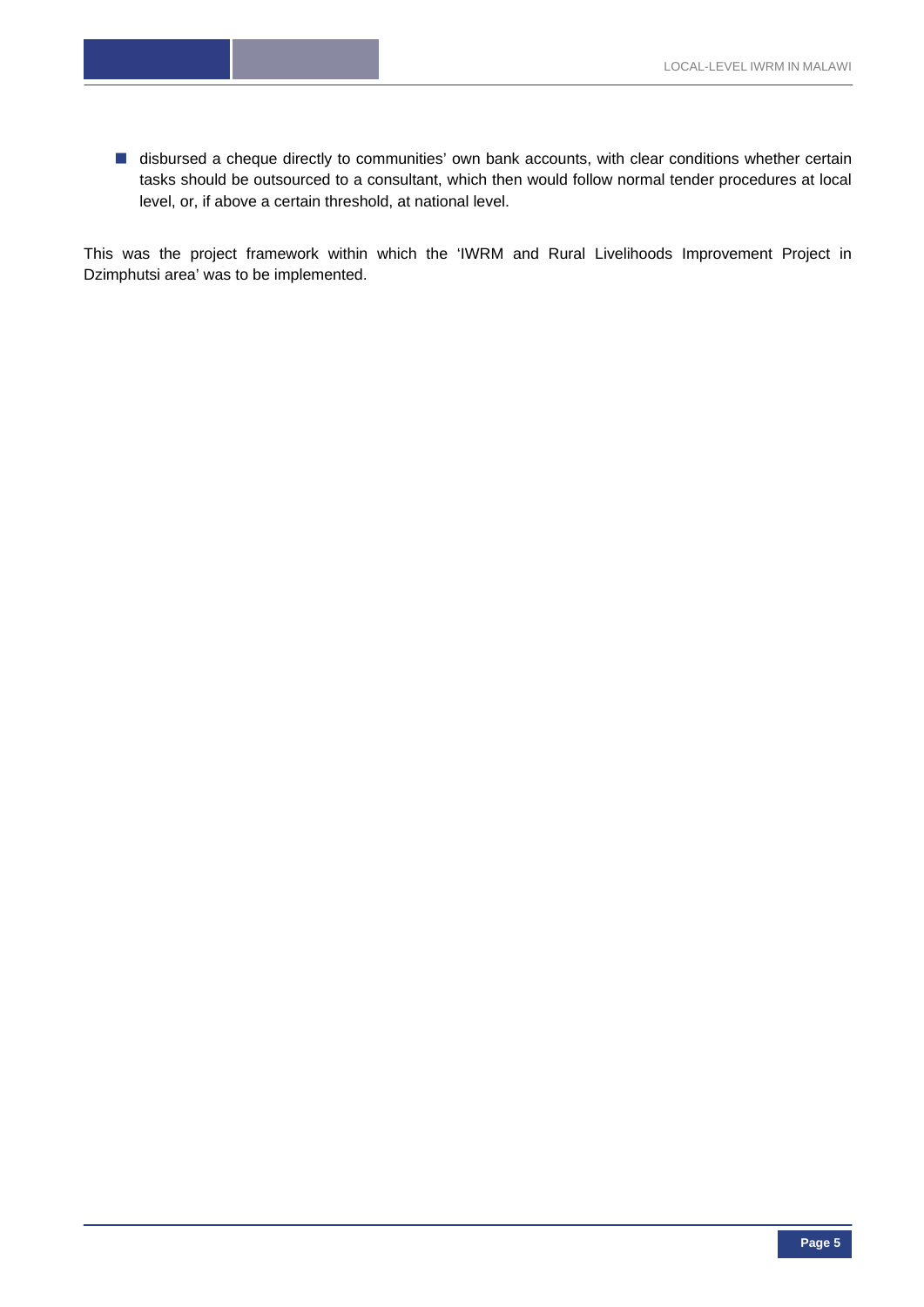# **3. THE INITIAL PHASE: CREATING A SUPPORTIVE ENVIRONMENT**

# *Step One: Mobilize support*

# *Step Two: Select communities*

As the community had already been selected, and even the main technology of a multi-purpose dam and irrigation scheme had already been identified, the initial phase entailed the mobilization of support. That is the creation of a supportive environment of delivery structures for further planning, implementation and scaling-up of the project. For this, the Ministry obtained the mandate to identify an implementing agent. In June 2006 a tendering procedure was initiated according to the national procurement requirements. Five bidders participated. In April 2007, the assignment was awarded to CODA, a regional firm for agriculture, civil engineering and rural development (procurement reference number IPC/021/009/006). CODA immediately placed a project manager and a community mobilizer in Chikwawa, who were to be backstopped by nationallevel colleagues (after the construction works, CODA staff operated from the capital). The SADC/Danida Water Sector Support Program financed CODA directly, while the national Ministry of Irrigation and Water Development took the responsibility of technical and general supervision.

Vertical integration was structured through a Project Steering Committee. This policy committee was to 'guide the execution of the project'. Members of this committee included: officials from ministries of Irrigation and Water Development, Agriculture, Forestry; District Assembly Planning Division; CODA; SADC/Danida Water Sector Support Program and Co-opted members. In the course of the project Senior Group Village Headman Joseph and the IWMI monitoring researcher became such co-opted members. The MOIWD chaired the committee. The Project Steering Committee met regularly during the course of the project.

Horizontal integration at District level was envisaged through a Project Technical Committee. This committee would 'review all technical aspects of the project including the designs, work plans and budgets before onward submission to the Steering Committee. Proposed membership included technical personnel from Water, Agriculture, Forestry, District Assembly and Local Project Committee representatives'. There were no administrative funds set aside for this role, though. As elaborated below, this committee remained inactive until the consolidation phase, so the interactions with the District Assembly were primarily through the Project Steering Committee. Lastly, in order to support already on-going monitoring, the International Water Management Institute recruited the Monitoring and Evaluation Officer of the District as national monitoring researcher. His interactions at all levels strengthened horizontal and vertical integration in support structures and communication with the Dzimphutsi community.

At community level, the receivers of this horizontally and vertically supportive environment were envisaged to be represented through Local Committees, 'responsible for day-to-day execution of the project', and one main committee designated as the Local Project Committee.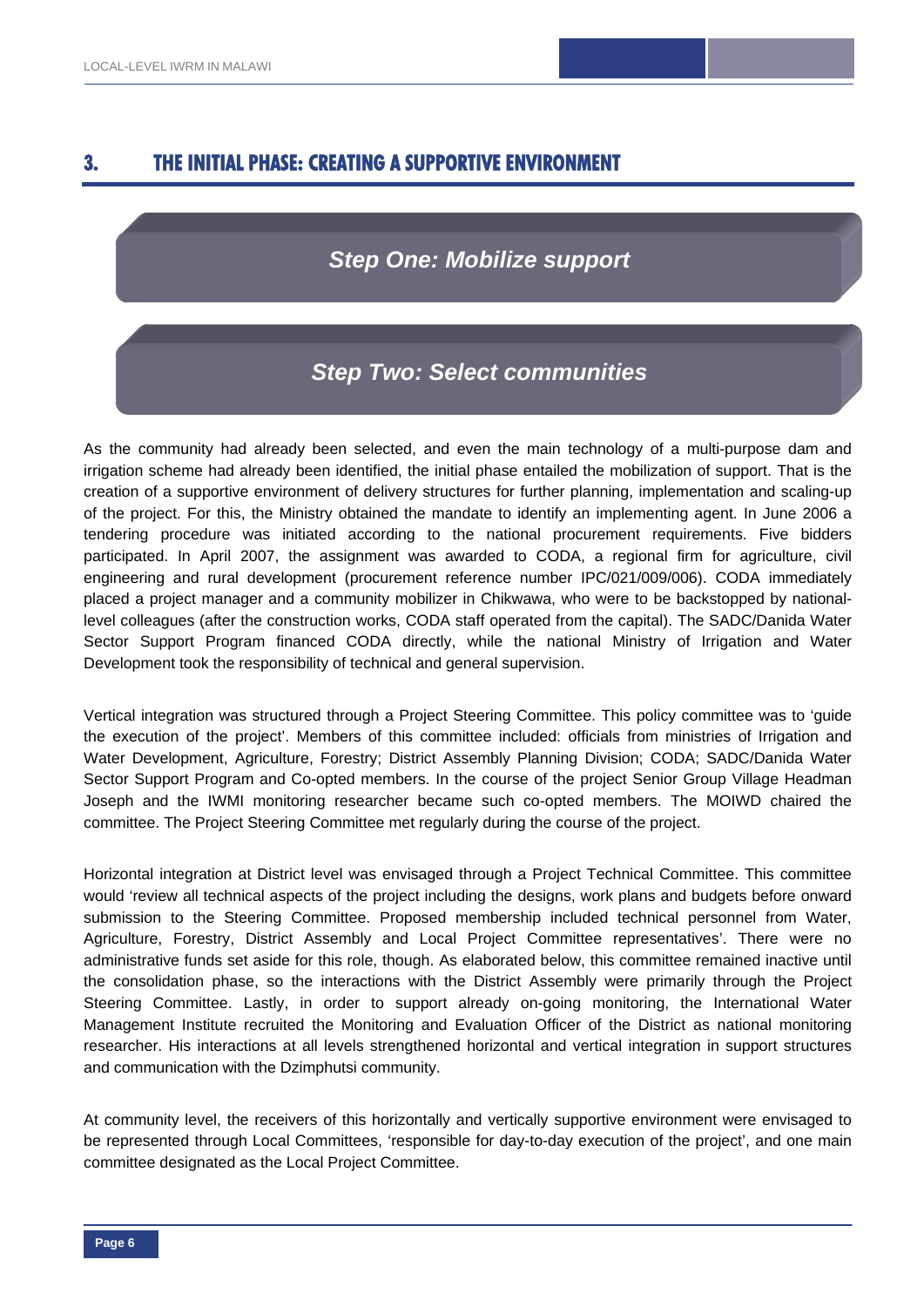# **4. SELECTING PROJECT ACTIVITIES FOR THE PRELIMINARY DESIGN REPORT**

# *Step Three: Understand the community and build capacity*

*Step Four: Create a vision and select activities to fulfill it* 

When the local CODA staff first contacted Dzimphutsi community, they enthusiastically set out to further elaborate the already defined activities into action plans and to identify other activities according to the promises made in the tender proposal. CODA mainly interacted with the communities' traditional leadership and some initiators of development activities. This is Senior Group Village Headman (GVH) Joseph, who oversees Dzimphutsi and 15 surrounding villages, and is under Traditional Chief Maseya. CODA also closely interacted with the Dzimphutsi Village Headman and his subjects, in particular the (future) chairman of the irrigation committee. CODA's built its understanding of the community in the course of these interactions. A base line survey carried out then indicated 97 households for Dzimphutsi; no other villages were mentioned.

The proposed irrigation development appeared to build on earlier attempts with river diversion irrigation. In 2003, the chairman of the irrigation committee and some other men had taken the initiative to dig a canal from the Nkudzi River. The canal went up to the road, where it was difficult to cross, but well visible. That served the underlying intention, which was to draw the attention of the well-wishers to Dzimphutsi community's initiative, commitment and willingness to work for their development. In Chikwawa district, with hardships of frequent flooding, many NGOs and government aid projects operate. World Vision's Food for Assets project responded and some efforts were undertaken to dig a new river diversion canal and irrigate a portion of land downstream of the road, Mtendere scheme. The water diversion from the Nkudzi River was not successful, though. A total of 56 farmers had participated in this yet-to-be-realized scheme. They came from Dzimphutsi and various surrounding villages under GVH Joseph, including Mwazika, Joseph and Zilipaine. However, they did not particularly represent the poor or women, as admitted by the leaders. (No written list was available up till the irrigation committee kept records in May 2009).

A second initiative also built on an earlier project; this concerned fish ponds along the river, a few hundred meters upstream of the irrigation scheme. It had also been initiated by community members who started digging ponds on their own, both communal and individual, to show that they were hard-working and committed. In 2004 – 2005, the same World Vision Food for Assets project supported the digging of more communal ponds. People from Dzimphutsi, Samu, Joseph, Zilipaine and James participated. However, according to community members, the NGO funds were limited for the entire construction and water provision from the Nkudzi River hardly succeeded.

The envisaged dam was expected to protect against floods and provide water to the both the irrigation scheme and the rehabilitated and new fish ponds. In addition to these two activities, CODA local staff compiled a much longer list of potential activities that were included in the subsequent versions of the inception report. Thus, in its draft inception report of May 2007, CODA proposed to include all 16 villages of GVH Joseph, and suggested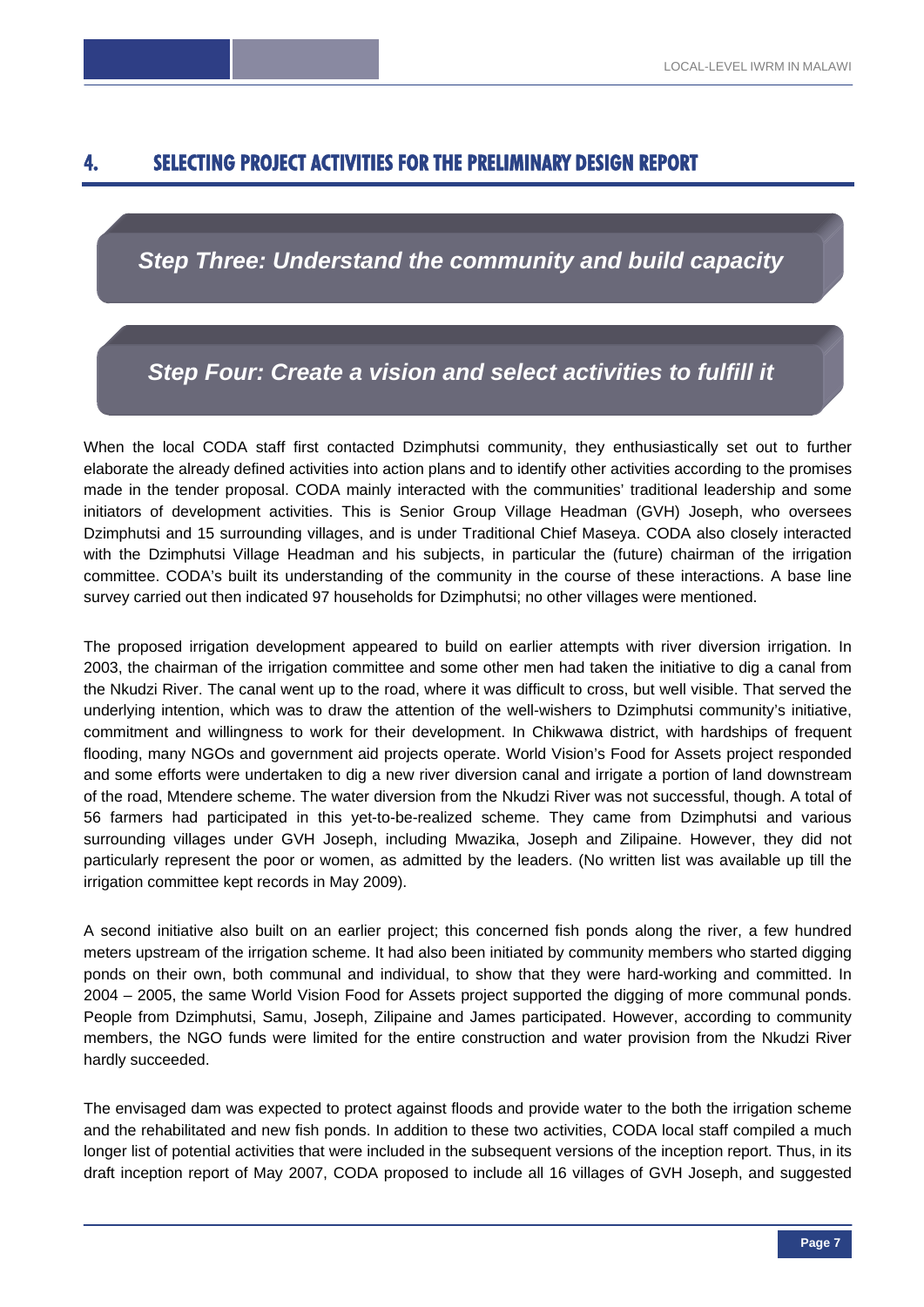improved goat rearing, bee cultivation, Moringa tree promotion, over 100 fish ponds, re-forestation, boreholes, rehabilitations of piped water supplies, and protected wells to 1162 households. At this stage, the budget for civil works was still set as 'between USD95,000 and 150,000', so expressing more needs might have been thought to lead to higher allocations.

In order to forge relationships with the District Assembly, CODA presented its ideas to 56 stakeholders participating in the District Executive Committee (DEC) meeting in May 2007. The project was included in the District Development Plan. The participants of the meeting gave useful feedback, also looking at how to integrate this new plan with ongoing projects. They found it very ambitious and advised to reduce the scope of the project or the area or both, or to extend the deadline. Further, useful advices were given on contacts and other projects to link with, such as the EU-funded project 'Forestry management for improved Rural Livelihood' on catchment conservation which operated in the hills upstream. The Water for People project in Dzimphutsi, which provides water supply for domestic uses, would overlap with this project, so DEC advised to shift the Water for People project to other areas.

During a meeting in June 2007 on the draft inception report, SADC/Danida Water Sector Support Programme clarified that the activities promised in the winning bid were no a priori commitments: 'The Inception Report of May 2007 has a list of activities that correspond to the one in the IWRM project document. The project document should however be seen as a guideline and the implementing agent would have to consult the communities and explore their needs. It is important that the list is discussed and agreed with the communities and the communities understand implications and can take an informed decision'. (Basically, the donor emphasized a two-phased financing here: one for the planning phase and one for the implementation of the agreed and budgeted action plans. Projects in other countries also faced this, which led to the overall lesson learnt that participatory approaches like Local-Level IWRM explicitly require somewhat separate financing of planning and implementation).

For participatory planning, a visioning workshop was conducted on 11 and 12 July 2007. In support of this, the facilitator for participatory natural resource management from the Zambian local-level IWRM project was invited to lead the visioning workshop and build capacity. Eight women and seven men, including the leadership, participated, besides the District Commissioner and some of his staff, and CODA.

The visioning workshop allowed CODA to communicate and explain its plans and check how they aligned with communities' aspirations. The key problem identified was the expanding population and migration of people into the upstream hills, where they increasingly cultivated marginal lands, which led to soil erosion and silting up of the river beds of the Nkudzi. While the river was always flowing till the 1980s, the stream started reducing afterwards. The lower part of the catchment, before the Nkudzi drained into the perennial Shire River, had dried once some years ago during the critical driest months of September to November. This impeded many water uses by all surrounding villages for bathing in this hot area with temperatures of 40 degrees Celsius, washing cloths, livestock watering, and also tree nursery making.

The participants' main vision was to have reliable Nkudzi river flows. In the local vernacular, Chichewa, they gave their own interpretation of Integrated Water Resource Management as 'Kasungidwe ka madzi ndi zina zabwino zochokera ku madzi' meaning 'Way of conserving water and all benefits that can be derived from it'. Further, four priorities were identified: first, improved water resources availability through construction of water conservation structures/facilities; second, improved people's health through the provision of safe water for domestic uses as well as improved sanitation facilities; three, development of an irrigation scheme; and, four,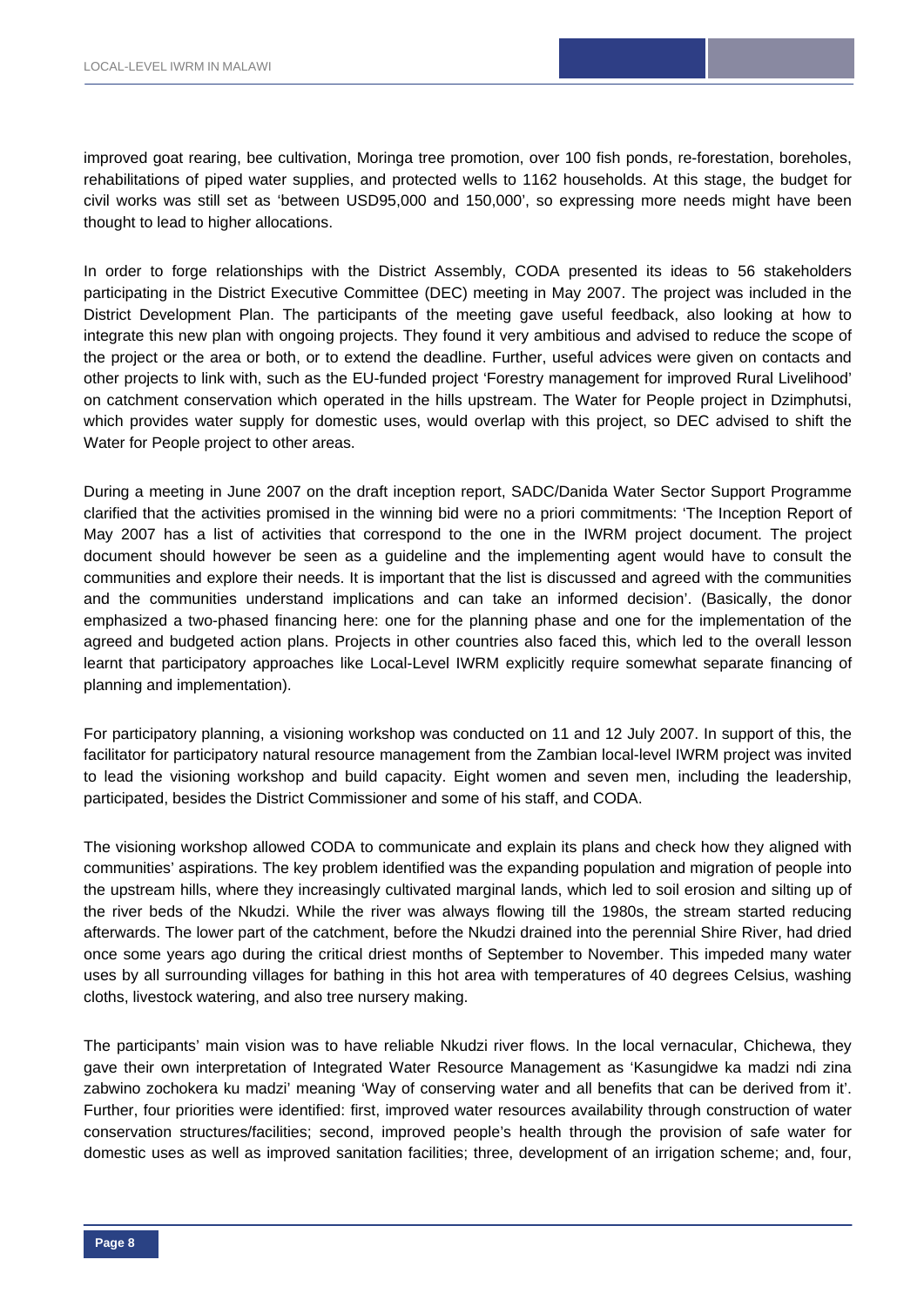fish ponds rehabilitation and stocking. Participants also expressed their preference for using own local skilled labor and own contractors, such as the irrigation scheme chairman, instead of bringing foreign contractors.

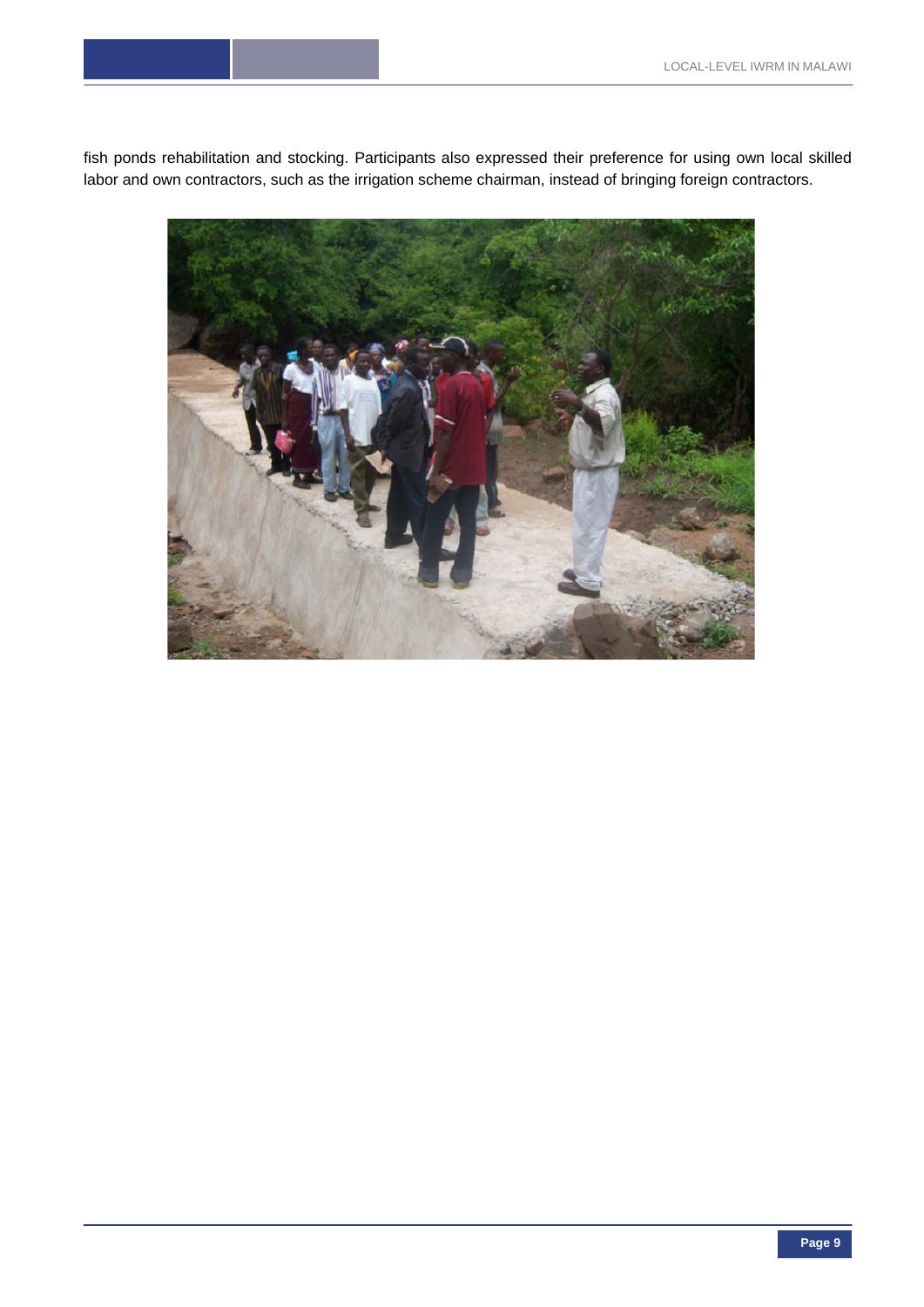# **5. DETAILED ACTION PLANS IN THE FINAL DESIGN REPORT**

# *Step Five: Detailed action plans*

On the basis of the visioning workshop and further field visits, CODA compiled a preliminary design report, which was discussed in a Project Steering Committee in November 2007. At that moment, the rainy season was beginning, which made it impossible to construct the dam, but work on the irrigation scheme and fishponds could be done. With the comments, CODA reworked the design report and completed it with a book of dam drawings in March 2008.

In this period, SADC/Danida Water Sector Support Programme and IWMI suggested to widen up the consultations beyond the leadership and to target the poor and women as beneficiaries. They also suggested capacity building. As mentioned, at the district level, a technical team was to be formed and the full assembly should be kept in the loop. As this project had been initiated through the Ministry of Irrigation and Water Development, the Project Steering Committee suggested that the Ministry of Irrigation and Water Development would chair the envisaged Technical Committee at district level. In the approved Final design report of March, the following detailed plans were envisaged.

#### **5.1.1. Dam and conveyance structure**

For water conservation, small dams or weirs in the Nkudzi River were foreseen. This was expected to store water from the rainy season for use in the wet season. The report first mentioned five simple weirs across the river. The five sites for these dams had been identified and discussed with the village leadership. However, in the course of May, the dam design was changed and the final number of dams was set at two. The total storage volume was calculated as 16,800m<sup>3</sup>, which was seen as sufficient to meet the total crop water requirements and conveyance losses of 15,000m<sup>3</sup>. There would not be a separate spill way, but excess water would simply overflow.

The rationale behind this unexpected decrease from 5 river weirs to 2 dams was not well communicated, so farmers started, inevitably, wondering whether money had been misappropriated.

Below the lowest and largest dam, two buried PVC pipes of 200 mm diameter were proposed. These would convey water directly from the dam, through a silt trap structure, to the fish ponds and irrigation scheme over a distance of 706 meters.

It is not very clear in the design reports what would happen with the downstream flow during the critical September-November months. The report reiterates the earlier suggestions by CODA and the community's vision that the storage dams would allow a steady river flow of 0.2m<sup>3</sup>/second during these months. This flow would enable direct access to women and men for bathing and cloth washing and for animals, in the 'permanently flowing Nkudzi River'. It was also expected to recharge groundwater for boreholes. However, the technical design, which included an outlet or flush gate for all dams to flush silt and pebbles during the rainy season, suggested full closure. The report states that 'the gates are to remain closed soon after the rains to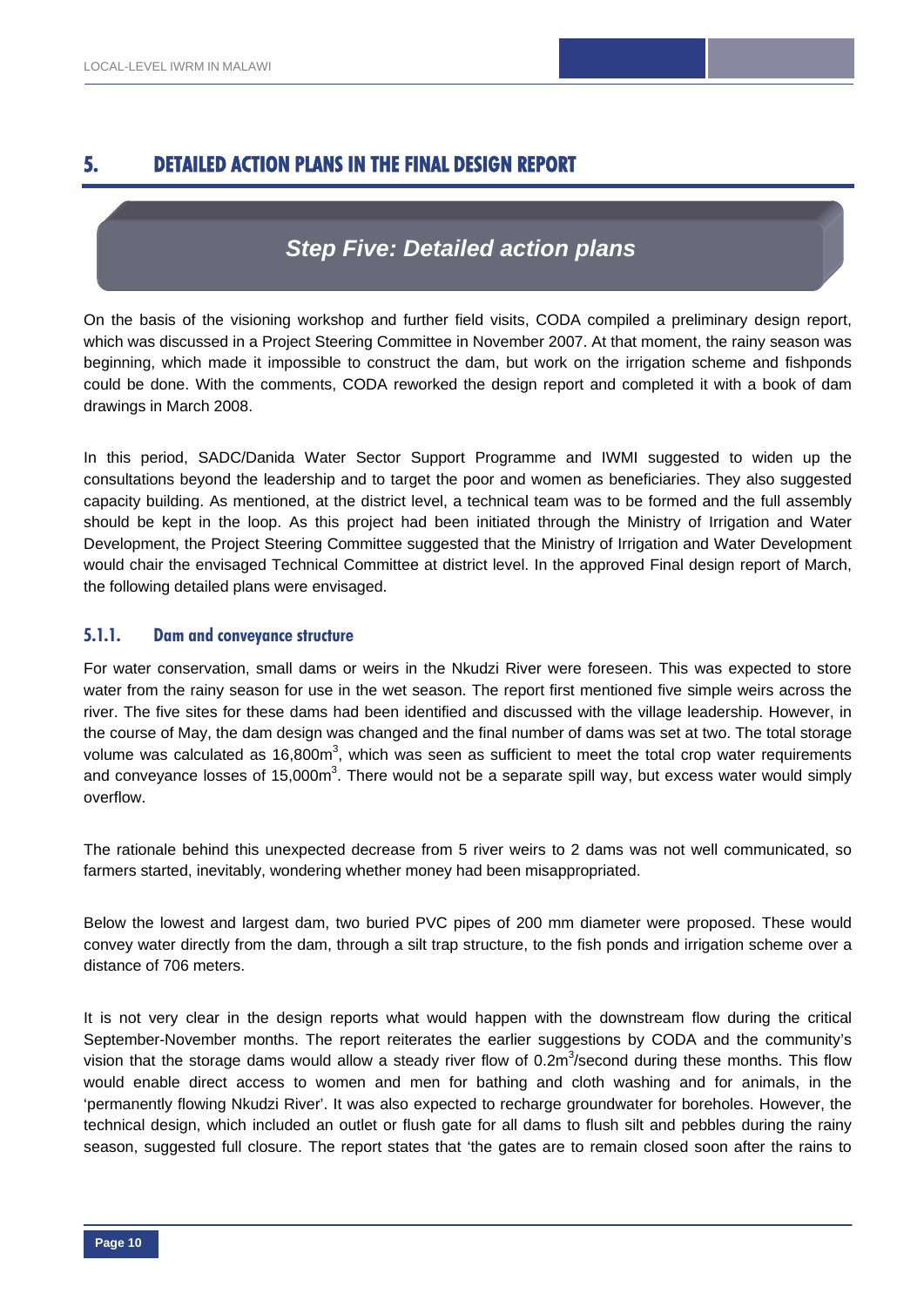store water to be used during critical months'. The latter intention would bar all downstream uses of Nkudzi river of the stored water.

#### **5.1.2. Mtendere Irrigation scheme**

A scheme for year-round cultivation was designed. The crop water requirements were estimated at 15,000m<sup>3</sup>, which could be provided by the five dams. For the land allocation process, CODA envisaged that 97 households of Dzimphutsi would get 0.1 ha each and that each household would randomly pick a number. Later interviews revealed that a number of 102 plots had been suggested by the community. Originally, they had thought of 56 new plot holders, but they proposed to almost double to 102 by halving the sizes of the plots. The leadership's reasons for this were that it did not want to be selfish and preferred better sharing of benefits also to avoid that people otherwise would start stealing.

The design report remained silent on any further land allocation issues (which encompassed five villages, as elaborated below). There was no mention of former land occupants and their compensation. There was no mention of any intra-household issues in this targeting procedure. So especially in male-headed households it remained unclear who 'the' household was: was this the male head? Or were plots to be allocated jointly to husbands and wives? Or was the customary matrilineal system to be followed in which land is most often in woman's names? At the same time, the report mentioned that among the predominant tribe of the Mang'anja in this area, the marriage pattern is matrilocal in the sense that the husband generally follows the wife in the new family's home. This is strongly related to a matrilineal inheritance of land in women's names. This land tenure system prevails in an estimated 65-75 percent of the cases. In the other cases, the man brings the wife to his home. Sometimes he pays lobola for that. It is noted that land titles in women's names can go hand-in-hand with men's decision-making powers in other spheres, e.g. as heads of the household or managers of the family farm. Although the design report showed its awareness about matrilineal land tenure, this failed to be translated into an allocation procedure that would respect, and not erode, this culture of women's empowerment.

CODA justified this neglect of land allocation procedures in later interviews, as 'preferring to leave such issues to the community'. In reality, this means leaving it to the leadership which the project urgently needed for the construction work. This forfeited any opportunity for the supporting agency to ensure that the poor and women benefit equally from the public funds.

#### **5.1.3. Fish ponds**

Seven fish ponds were to be rehabilitated and restocked, and training to be given. The report expected the target group to be primarily the elderly and children and the poorest of the poor, with a minimum of 40 percent women. Ponds require little extra labor and fish can be fed with farm and kitchen waste like maize bran. Again, the allocation procedure was simple arithmetic, without addressing issues of group formation: the village of Dzimphutsi of the supposed 97 households would be divided into seven groups of 14.

#### **5.1.4. Domestic water uses and livestock**

This component was quite reduced in the design report, compared to the original proposal, the visioning workshop and earlier inception reports. Instead of an integrated approach that looks at all water uses according to people's priorities, the emphasis moved to irrigation and fisheries from the central dams. For sanitation, only the construction of 37 latrines with concrete slabs for those households without such improved facilities was envisaged. Also, the borehole committees would be trained through district staff with existing training materials. The construction of a river washing point was also foreseen.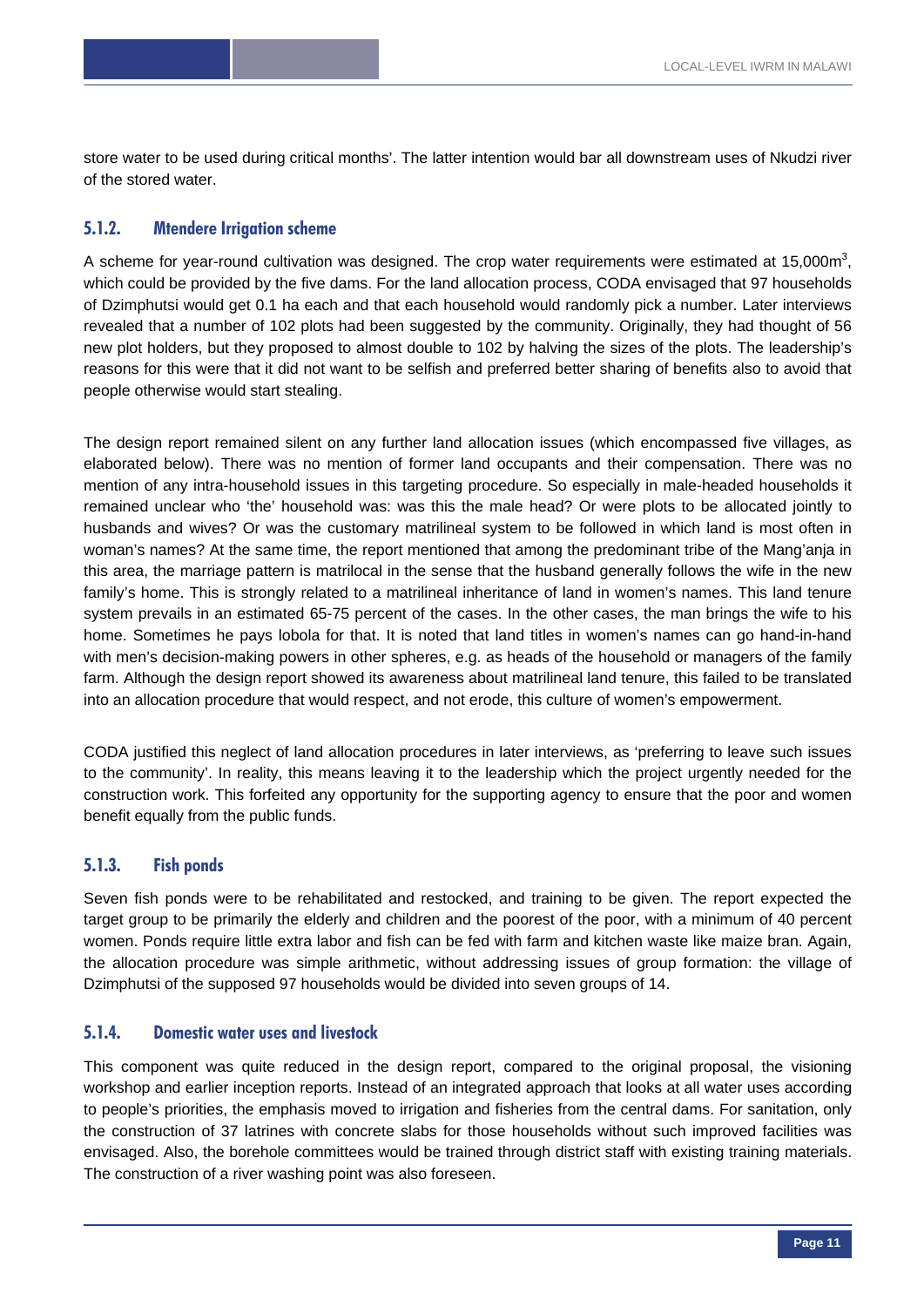For the rehabilitation of the two existing damaged boreholes, it was already said upfront that this would only be done 'where possible', meaning that 'this may be done or not depending on the assessment results and the rehabilitation costs'. No mention was made of two other taps in Dzimphutsi and surroundings. These were part of a large-scale area-wide piped gravity water supply, fed by intakes several kilometers outside Dzimphutsi, so out of any villagers' control. The water quality was good. This system had collapsed because intakes were swept away by floods. The National Water Development Programme had promised that this system would be rehabilitated – but this did not happen up till the project closure. There was no mention at all anymore of livestock water needs.

#### **5.1.5. Community contribution**

With regard to the community contribution, the contributions by the beneficiaries of the new fish ponds and irrigation scheme lost their voluntary nature in the design report compared to the original proposal. In the latter, the rationale for voluntary work was 'work for assets', while being trained in the construction of the assets which would be useful for operation and maintenance. However, the design report reminds how 'hunger' emerged as a major weakness in Dzimphutsi community during the visioning workshop. It proposed that every 10 days of paid work is complemented by 5 days of voluntary labor as community contributions. Moreover, unskilled labor would receive the national standard amount of MK200 per day (about USD1.40). The earlier promises to contribute through brick making were rejected, because the soils in Dzimphutsi would not be appropriate.

#### **5.1.6. Budget**

In the budget, 11 days of capacity building to 12 groups were budgeted for USD12,000, which is 9 percent of the total budget. The civil works budget is USD122,500, out of which USD8,485 is allocated for semi-skilled work and USD14,855 for unskilled work. The unit costs for constructing 1 ha irrigated area and almost one fishpond are high at USD12,250.

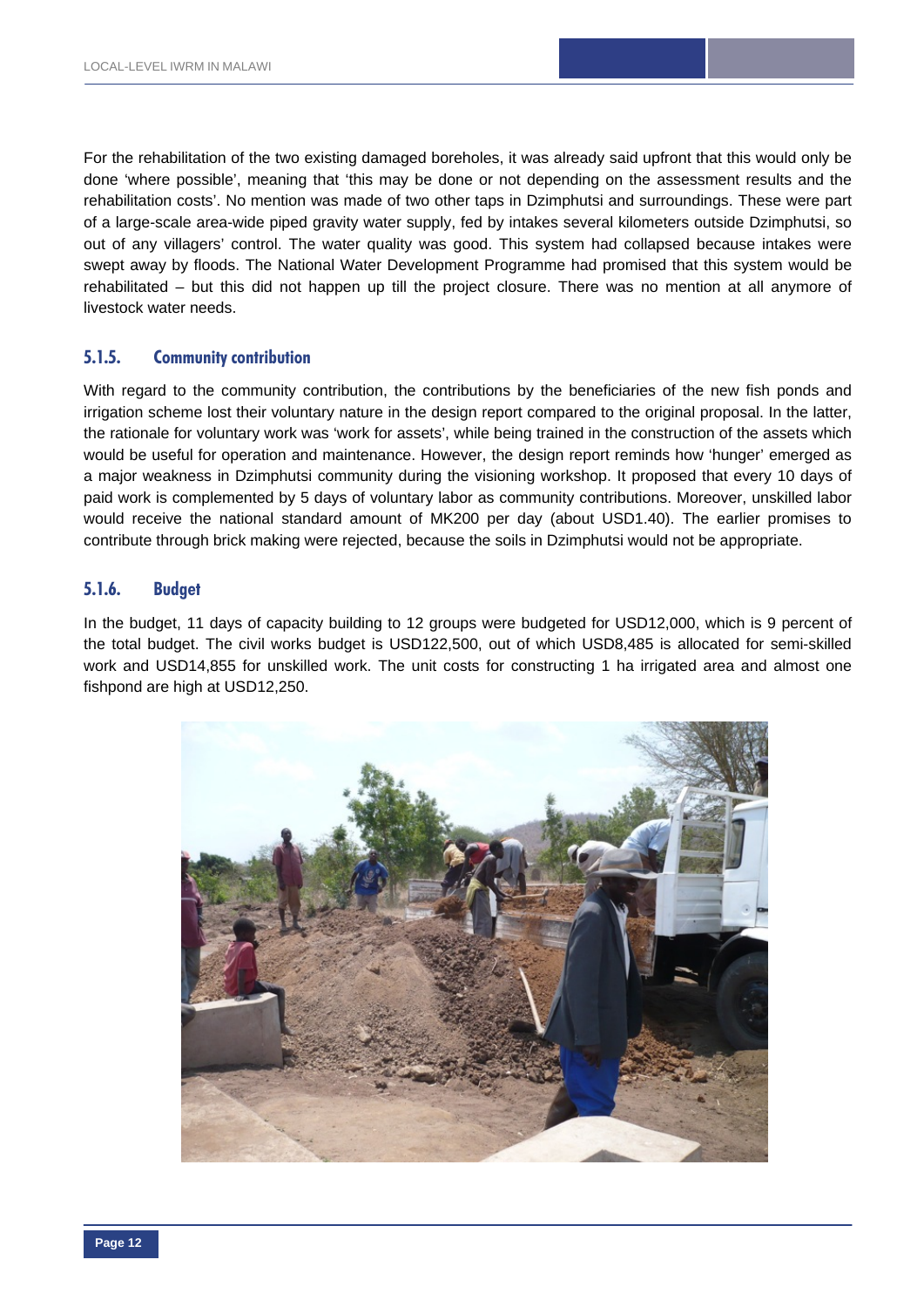# **6. IMPLEMENTATION**

# *Step Six: Implement the action plans*

# **6.1. Dam and other construction works**

Once the design for two dams was agreed upon, construction works took off. Throughout the civil works implementation, the Ministry of Irrigation and Water Development monitored the quality of works. Romana Consulting Engineer was appointed as field inspector. Works progressed with some delay. Costs for construction materials such as cement went up considerably, but speedy purchase of remainder material required more project funds. This required rapid approval of a duty tax waiver by the Malawi Revenue Authority. However, this waiver was repeatedly delayed.



For the massive construction works for the two dams, conveyance structure, irrigation scheme, and fish ponds senior VHM Joseph, Dzimphutsi Village Headman and irrigation committee chair were encouraged to act as foreman, overseeing all works. For the various rounds of recruitments about 20 skilled workers, including brick layers and carpenters, were recruited. Some 20 semi-skilled (male) helpers made mortar, collected stones, and passed to brick layers. A total of 105 households from five villages benefited from casual labour (Dzimphutsi, Joseph, Mwazika, Zilipaine and James). Everybody interested could do this work; recruitment was rotational by village. Only one member per household could participate. Mostly women gathered sand and stones and drew water. Men did unskilled jobs like bush clearing and excavation of irrigation canals and pipe line trenches. More lucratively, especially men crushed stones for the dam, and sold those to the project.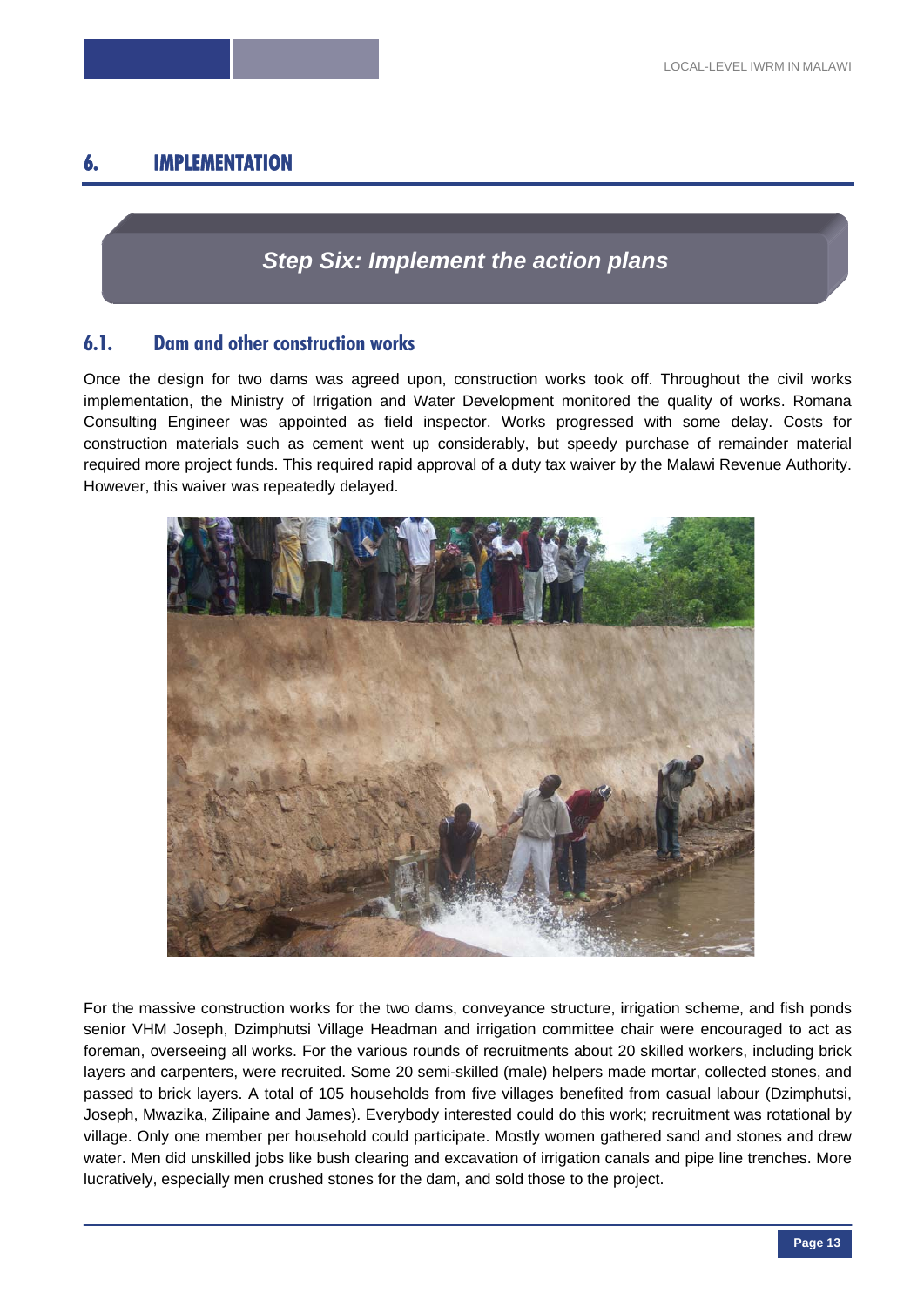The remuneration became an issue. For some time, irrigation beneficiaries worked for 15 days and contributed 5 days of each successive works, from a 'work for assets' philosophy. However, by mid 2008, it had become clear that the labor on offer was less than what was needed for construction of all works. In these circumstances, the project beneficiaries negotiated a better pay. Instead of working for 15 days, and only be paid for 10 days, as initially agreed with CODA, all days were paid 'to encourage full community participation'. This speeded up implementation.

Wage work was also open for non-beneficiaries of the irrigation scheme and fish ponds. For them it was the main benefit of the project. Unskilled construction work self-selected the poorer segments. Unskilled labor was mainly provided by the poorest, although elderly often felt too weak. Obviously, for them there was no reason to 'work for assets'.

By mid-September most of the dam and some first maize fields were ready, as witnessed during a massive field visit by the Minister and Principal Secretary of the Ministry of Irrigation and Water Development, Members of Parliament of Malawi and other countries and international representatives of the local-level IWRM projects in the five pilot countries. The Members of Parliament and other politicians were keen to speak at this occasion underlining how these interventions reflected governments' successful service delivery to their constituencies.

However, even before work was finalized, sustainability issues emerged. The river flow in the rainy season 2008-9 had slightly changed its route and eroded the river borders near to the new fish ponds. Also, the earthen dikes supporting the lined irrigation canals had appeared too loose and eroded. River training and backfilling were therefore proposed for the s-called 'consolidation phase', which lasted to November 2009. During this phase, remuneration for construction works emerged again as an issue.

The contents of the pilot projects in all five countries were discussed during a workshop in March 2009 in Swaziland organized by the SADC/Danida Water Sector Support Programme. The aim of the consolidation phase was to ensure sustainability of the project realizations after phasing out, both among the beneficiary communities and the local-level supportive environment, in particular through Local Government. Sustainability implied, above all, that communities would take charge of their assets on a voluntary basis wherever possible.

For the IWRM and Rural Livelihoods Improvement in Dzimphutsi area project, the workshop was unique in bringing a representative of Dzimphutsi community, the Chikwawa District Commissioner, the District Irrigation Officer, the representative of the national Ministry of Irrigation and Water Development, CODA and the IWMI monitoring researcher around the table to jointly design the activities for the remaining period, with a funding of USD 35-45,000. The nature of the activities was broadly agreed upon. Among other activities, civil works were decided upon for backfilling of the irrigation canals and river training at the site where the river risked eroding further into the area of the fishponds. Capacity building was also foreseen. With the stronger focus on the community and the district officials, they expected that the intended support to communities would go via local government, also with regard to funding streams.

On 6 August 2009, well before the ending of the consolidation phase, the Commissioning Ceremony was organized in the presence of the Principal Secretary of the Ministry of Irrigation and Water Development and other high level officials. At this ceremony, the new schemes were formally handed-over to the communities' committees, overseen by GVH Joseph.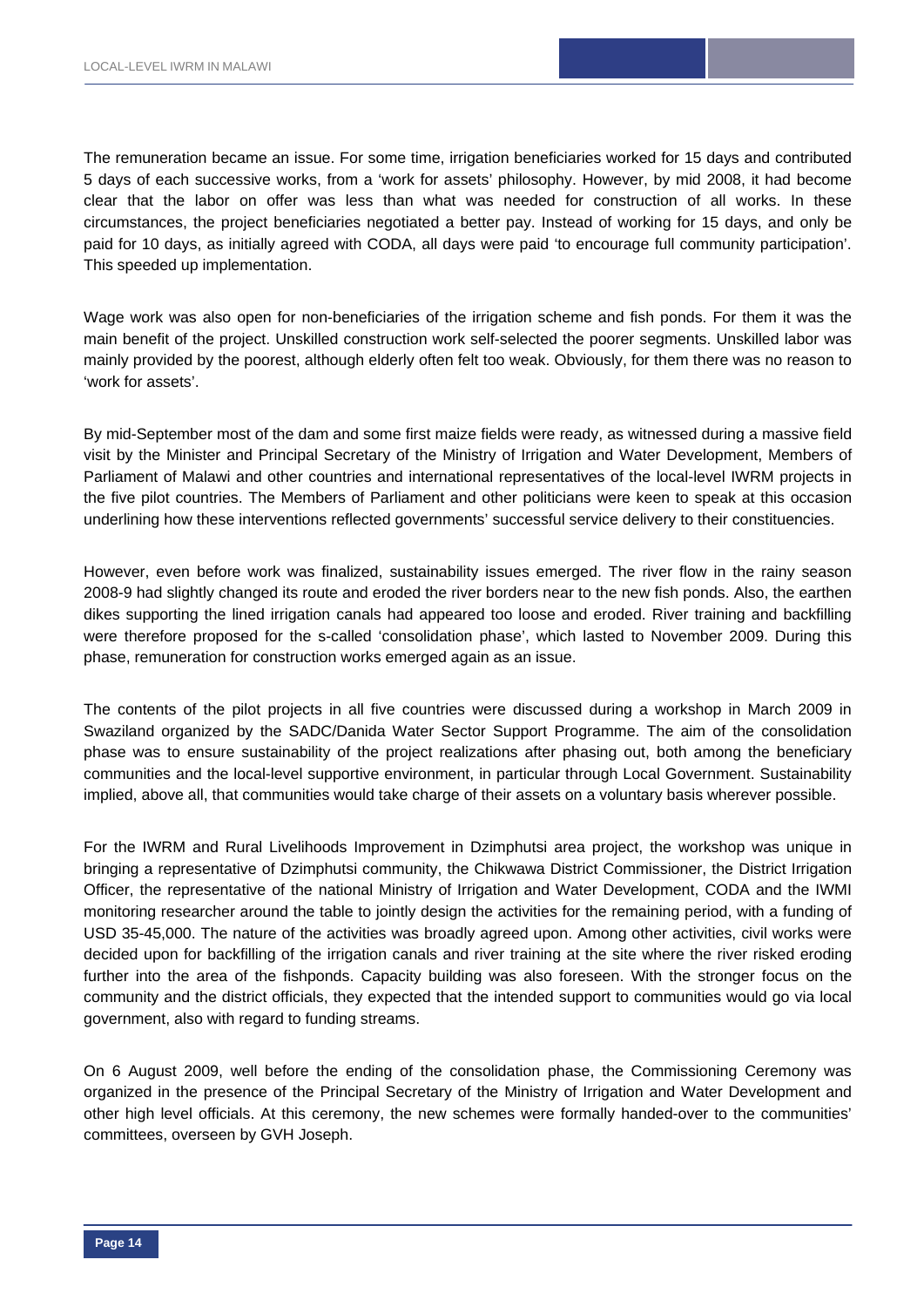Then, beginning September, when the CODA civil engineer wanted to start the civil works in Dzimphutsi which were now supposed to be fully based on voluntary contributions, the community asked pertinent questions on both the allocation of the budget and the funding streams to CODA instead of local government and themselves. It took the CODA engineer 11 days of intensive negotiations with all stakeholders at community, district, and national level to find an acceptable solution within the short period left before the end of the project in November 2009: CODA would pay a token MK100 per day for each person providing community support.

The lesson learnt is that agreement at the planning phase about the nature and level of communities' contributions in construction should be accompanied by measures to abide to this within reason, e.g. through agreements signed by all parties. More harmonization across projects in a district could catalyze such agreements and avoid very high compensation by the one project, which cannot be sustained after the project, or offered in a different project. For the level of remuneration there are various considerations. When one misses his or her daily income because of work for the project, remuneration seems justified certainly for those who do not gain from the project otherwise. Wage work targeted to them may well be their only benefit. Also, better payment accelerates implementation.

A second lesson concerns wage differences. Interviews with 7 men and 5 women revealed significant differences in wages. The strenuous task of stone quarrying was mainly done by men, who earned an average total of USD557. The few women doing the same only gained USD20. Women dominated in unskilled work, earning an average total of just one eighth of that amount, USD86 (See figure 3).



#### **Figure 3: Comparison of men and women participation in wage work**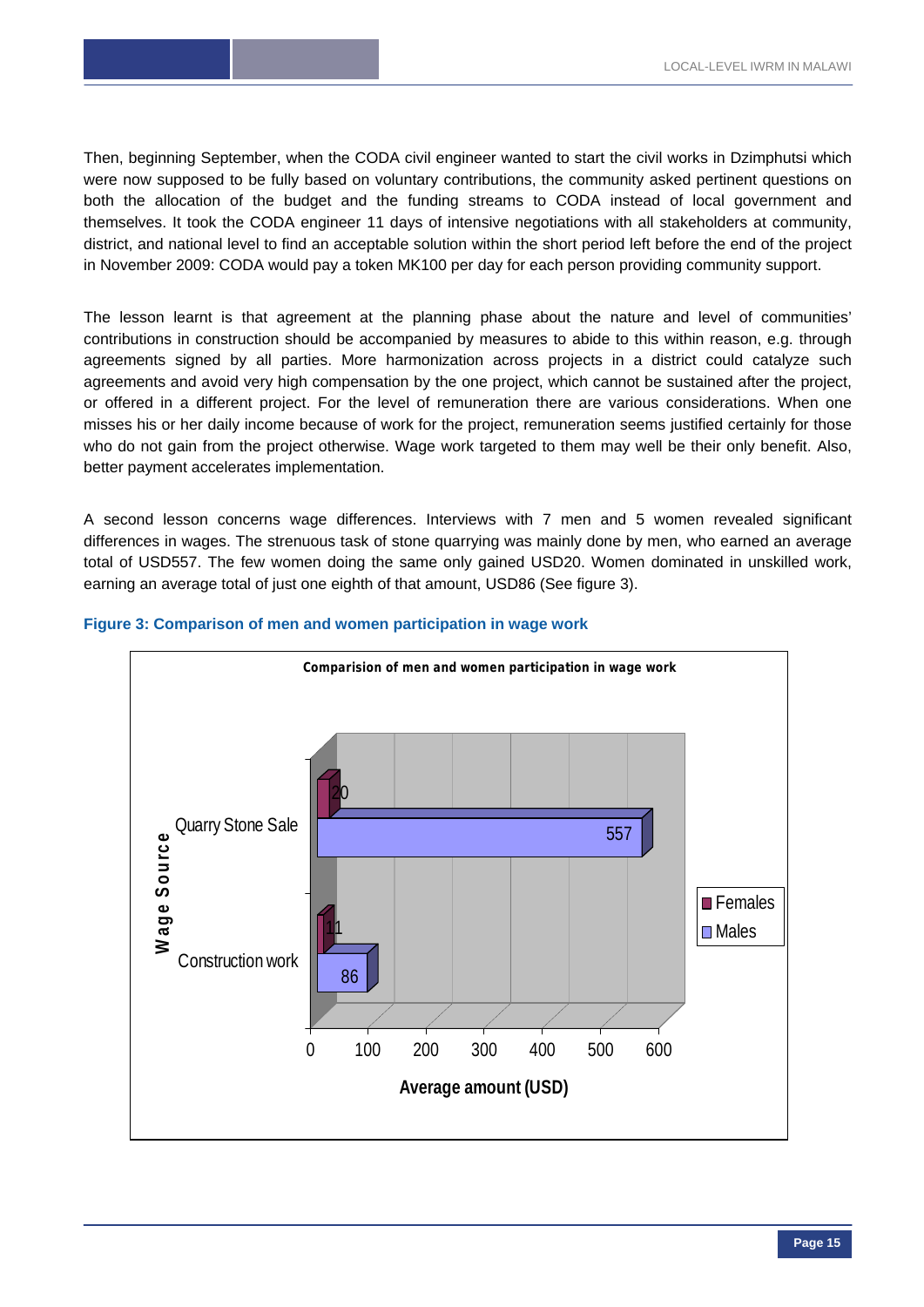# **6.2. Mtendere irrigation scheme**

#### **6.2.1. Irrigation plot allocation**

Unlike the assumption of CODA that all inhabitants of Dzimphutsi, estimated at 97 households, would randomly select one plot, interviews with VHM Joseph and the irrigation committee chair and members highlighted the following land allocation process. First, the total number of inhabitants for the five villages concerned by this project (Dzimphutsi, Joseph, Mwazika, Zilipaine and James) appeared 672 (309 males, 363 females) (Chiefs' Village Registers, 2009). Dzimphutsi counts 295 inhabitants (see annex 2).

A total of 102 farmers, 59 men and 43 women, obtained a plot. The average plot size is 0.1 Ha. The village headman and Irrigation Scheme Chairman have 0.2 ha. So even though the number of plots was twice the original 56 plots, less than one out of each six households could benefit. The perspectives on the plot allocation process differed among the beneficiaries and non-beneficiaries. Table 1 gives the basis on which 23 interviewed plot holders got their plot.

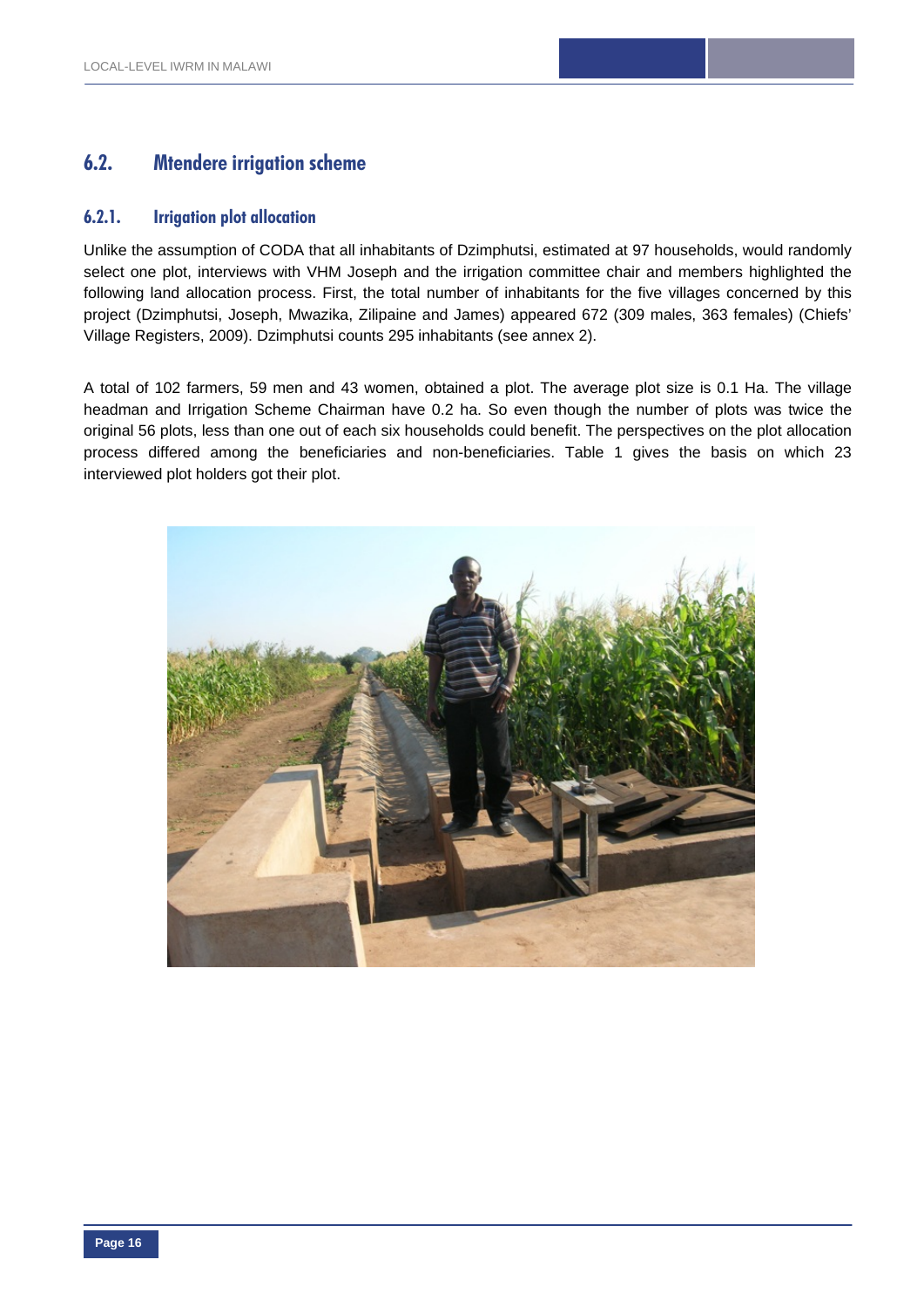| Criteria used to acquire an irrigation plot                                                                | <b>Number of respondents</b> |       |  |  |
|------------------------------------------------------------------------------------------------------------|------------------------------|-------|--|--|
|                                                                                                            | men                          | women |  |  |
| Former Plot owner and relatives                                                                            | 6                            | 5     |  |  |
| Labour contributors to irrigation scheme bush clearing<br>/Committed members/able to pay subscription fees | 3                            | 4     |  |  |
| <b>First come First Serve</b>                                                                              | 2                            |       |  |  |
| Inherited from parents                                                                                     |                              | 0     |  |  |
| Don't know                                                                                                 | 0                            |       |  |  |
| <b>Total</b>                                                                                               | 12                           | 11    |  |  |

#### **Table 1: Criteria for acquiring irrigation plot (n=23)**

Further interviews revealed the background of these criteria. The plot allocation procedure was fully managed by the male-dominated irrigation committee, in which GVH Joseph played an important role. Before the development of the Mtendere irrigation scheme, there were 31 plot holders in that area, with land mostly in women's names in this matrilineal society. They belonged to all five villages. Some poor farmers were involved in rudimentary residual moisture cultivation, which is highly vulnerable to water shortages during critical months of October to November. One such farmer mentioned a harvest of only 50 kgs of maize.

These existing plot holders got the priority for the newly developed plots, and were also allowed to invite their families and clans to obtain a newly developed irrigated plot of 0.1 ha. However, there were also cases of women former plot holders who were evicted. One interviewee heading a household with a sick husband told that she had a plot in this area before the scheme came, but she found herself evicted after the allocation. Another woman, from Joseph village, reported how she had a plot before, but was asked to share with a relative. However, their sister who is sick failed to pay subscription fees of MK 500 was, so both were evicted and their land was reallocated to another person.

The second group of candidates could only subscribe for one of the 102 plots once when the former plot holders had been satisfied - a priority that some of these other candidates felt as being unfair. The criteria for the second group was that they should have been keenly interested in the project from the beginning onwards. So people who had come to some meetings, but then left again, were not entitled to get a plot. Candidate plot holders had to subscribe and pay MK 500 (USD 3.6) subscription fees for the maintenance fund. This amount was too high for some, as reported by a poor elderly widow, who had wanted access but could not afford the subscription fees.

The rule in the constitution is that defaulters receive penalties like fine of MK50 (USD 0.4), or are denied access to irrigation water and not allowed to grow in the next season if they fail to meet a grace period to pay. Indeed, such case was found.

Another condition for plot titleholders was that they used the plot productively. If not, the irrigation committee had the power to withdraw that plot. This differs from rainfed agriculture, where tenure security is basically lifelong.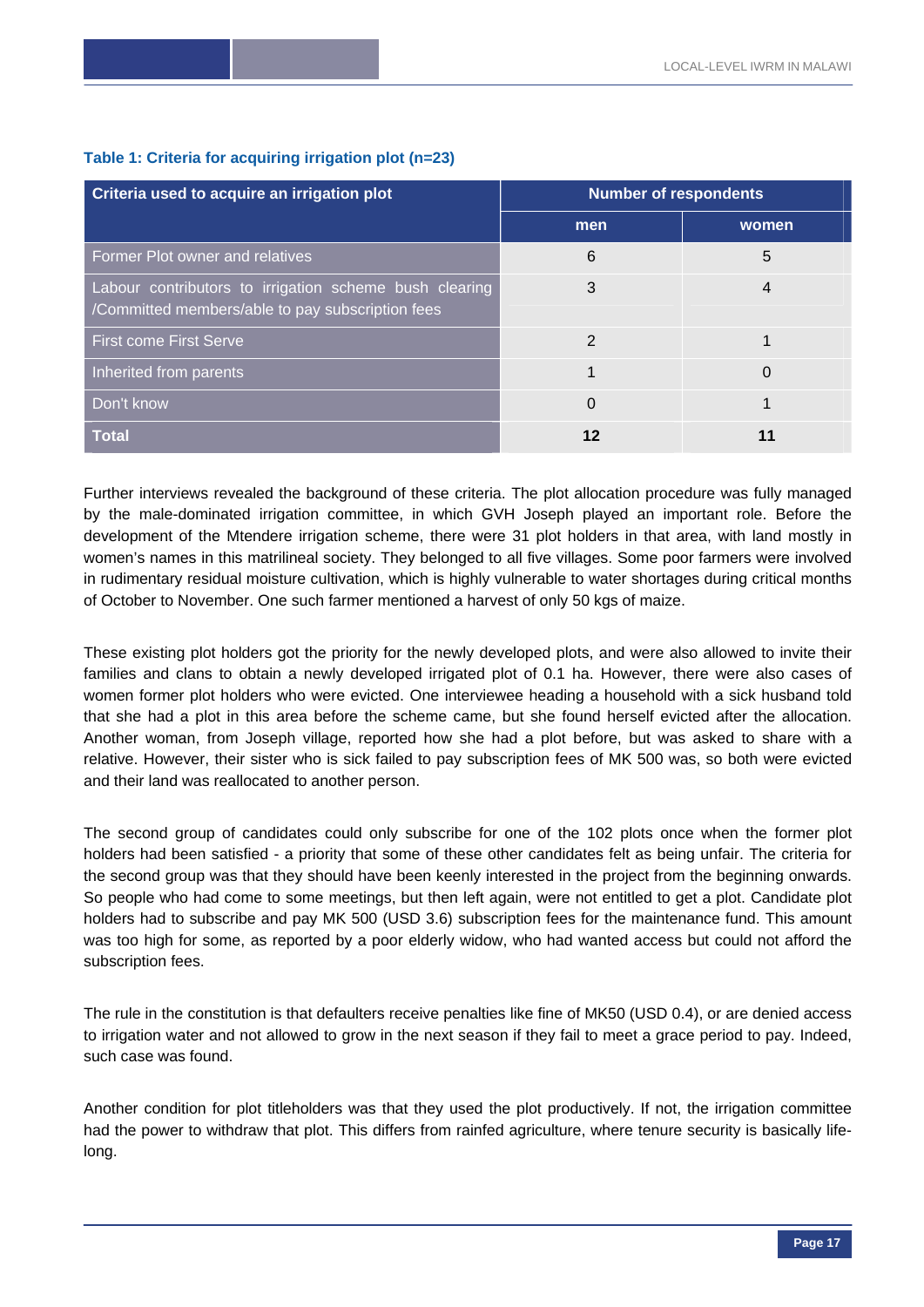The respondents who failed to obtain a plot underlined that land acquisition in this irrigation scheme was mainly through the irrigation committee so slightly different from customary rain fed system where land acquisition is either through local leaders and inheritance. Those who had applied said that they were later told that land was limited and therefore advised to wait for extension. Other non-beneficiaries interviewed said that they had not been informed at all about the possibility to obtain a plot. One of the interviewees acquired land through renting at MK 1000 (USD 7) per growing season. Renting out was reported for four other cases as well.

It is expected that those who had rented their plot out for an amount of KW500 or MK1000 may well decide to cultivate themselves next season seeing the benefits of irrigation.

Even though the percentage of women seems high (43 percent) women lost out in comparison to matrilineal rain fed land tenure. Most interviewees said that married men tended to register in their name especially when the husband is interested in irrigation scheme. Women's inferior land tenure status was legitimized as a cultural phenomenon, comparable to the tendency to adopt a man's surname as 'Mrs' when a woman gets married. So the gender equitable culture (!) of matrilineal land titling was replaced by patriarchal cultures that legitimized women's marginalization in land tenure. CODA endorsed the male-dominated leadership of the irrigation committee – whom CODA strongly needed to mobilize and supervise the construction work. The District Assembly also left the land allocation issues in the hands of the traditional authorities and farmer committees.

Nevertheless, most women interviewed still felt they had been empowered in terms of sustained food availability. The first year, everybody in the scheme grew maize for household food security. One of them underlined: 'when women produce food, all family members benefit because we have a family face'. The future will learn how the gendered organization of farming and income allocation evolve with the free crop choice including production for the market, as started in October 2009.

In sum, the plot allocation procedure widened the gender gap, which could have been avoided if the supporting agencies had engaged more pro-actively. The irrigation scheme also widened the gap between beneficiaries and non-beneficiaries – which is unavoidable even if the resource is shared by double the original beneficiaries. New plots will only become available if the scheme will be extended to 15 ha. The farmers think that there is sufficient water for such expansion.

#### **6.2.2. Irrigated agriculture**

During the first season of scheme-wide cultivation by mid 2009, everybody had to grow maize to allow for a uniform cropping and irrigation pattern. Other crops that had already been planted were even removed. The irrigators benefited from the state subsidies for fertilizer, but only for the first application of fertilizer. The logistics for fertilizer provision the second application could not be finalized in time this time. For the summer season, rice and sweet potato are planned.

One plot of 0.1 ha gave some 7 - 9 bags of maize, so about 350-420 kg, which could feed a household of six members during 3 months. By the end of 3 months, the first rainfed crop could almost be harvested.

Water distribution was organized by rotation. Each of the six blocks got water during two days. Block operators oversee this rotation. Two block operators also manage the dam valves, which they open and close, in principle at 6 am and 6 pm respectively. They were trained in doing this. Sixteen irrigators interviewed expressed that they experience some challenges in irrigation system namely; conflicts in water resource use, lack of farm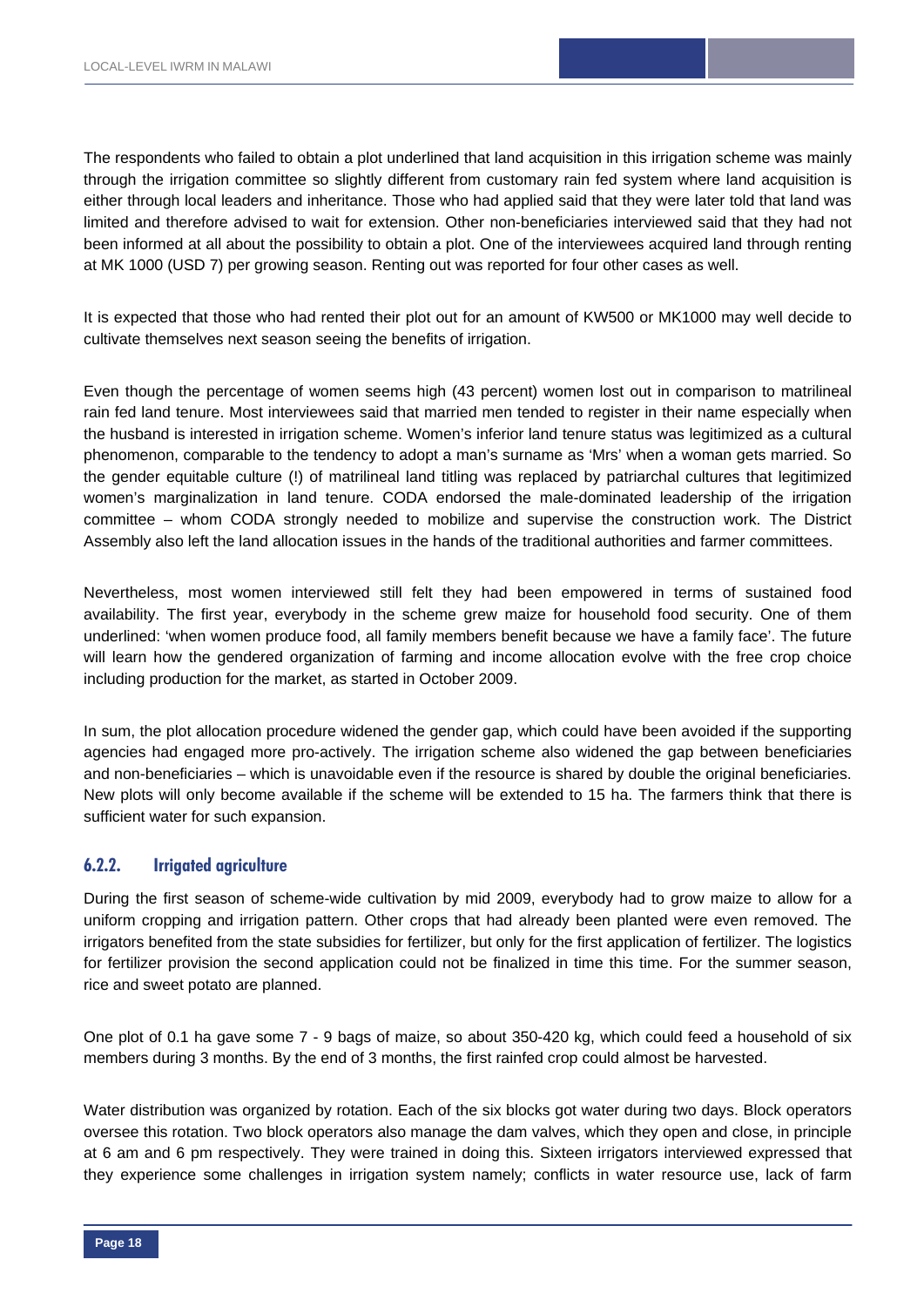inputs, inadequate operation and maintenance skills, inadequate skills in scheme management, and low water supply capacity especially during critical months of October to November.

District officials and CODA provided some capacity building to the irrigation committee members, especially on agronomic issues, water management, and general leadership issues. Training in marketing, a topic of keen interest to farmers, is foreseen. The committee keeps records since May 2009. It has opened an account with the NBS Bank. The Department of Irrigation has issued them a general receipt book that helps them to account for the receipts. As advised by CODA, a Water User Association with byelaws and a written Constitution is being constituted. This will also allow applying for a water permit.

The irrigation committee considers applying for a land lease, to protect its now valuable land against encroachment by agribusiness like Illovo, or possibly even Traditional Authorities making deals with external buyers. A case in which Illovo sugar agribusiness along the Shire river claimed that grandparents had surrendered land, while the grand children were not even aware, had shown the relative weakness of informal land tenure vis-à-vis outsiders.

# **6.3. Fish ponds**

For long, there was hardly any group formation to manage the fish ponds. The number of ponds itself kept varying, and it was unclear whether existing ponds (with owners from various villages under the World Vision project) would be rehabilitated or new ponds constructed. In the end, there were six new ponds, but, as mentioned, one was damaged by the floods. Their average size is 29 by 15 meters.

By October 2009, the leadership had a written membership list of 28 women and 7 men. Even though the formal criterion was to include 'all those interested' in Dzimphutsi and surrounding villages, all beneficiaries belonged to households already benefiting from an irrigation plot. It is not clear how and whether owners from the World Vision project were involved. It is also unclear why membership was not opened up to non-irrigation beneficiaries. Anyhow, interest seemed low, certainly among men.

The ponds were stocked in March 2009; however, fingerlings were only sufficient for two ponds, but spread over all five ponds. Some ducks were put as well, also to reduce malaria mosquito breeding. Some members bring their maize bran and other household waste to the fish ponds. Technical training on the basics of fish breeding was given by the district fisheries officers, at the request of CODA, to a newly formed ten-member committee. However, as for irrigation, no training was given to non-committee members. Although the first harvest should have taken place around October, this was done in November. The harvest was minimal. There were no nets, which cost over USD500, so the committee had to borrow from the fisheries department. Also, the plastic sheets in the ponds started leaking.

# **6.4. Community institution building**

Parallel to the implementation of the civil works, CODA revamped the existing water point and health committee and initiated an irrigation and fish pond committee. By August 2008, the following committees, with gender composition, were reported.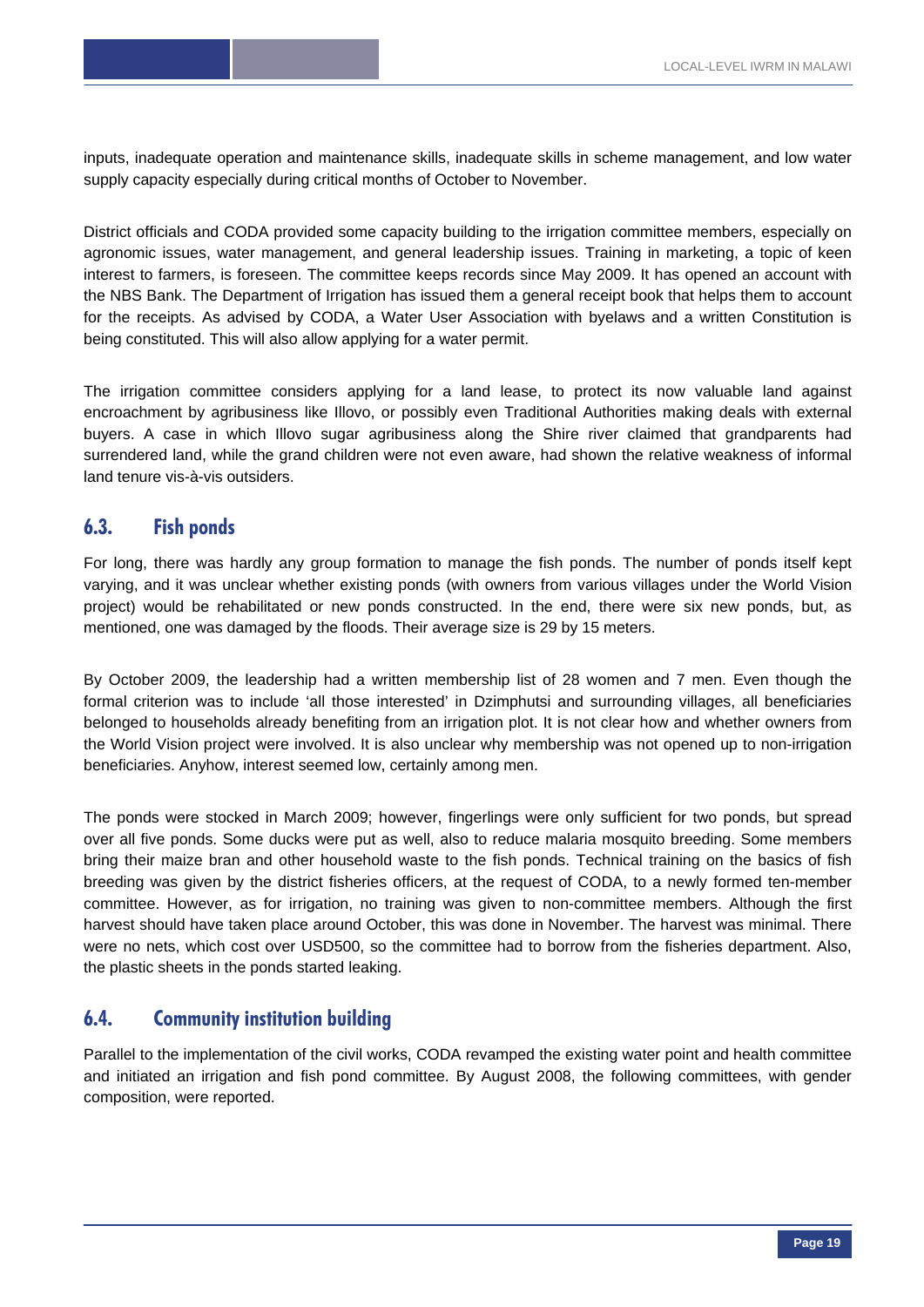|        | irrigation | Dam/fishpond* | Water<br>point | health | <b>Total</b> | Leading<br>positions** |
|--------|------------|---------------|----------------|--------|--------------|------------------------|
| Male   |            | 5             | 5              | b      | 22           |                        |
| female | 3          | 5             | 4              | b      | 17           |                        |
| total  | 10         | 10            |                | 10     | 39           | $12 \,$                |

#### **Table 2: Gender composition of committees**

*\* In the report of August 2009, this committee has split in a dam conservation committee and a fish pond committee. \*\* Leading positions are chair, secretary, and treasurer.* 

*Source: Appendix 14 of Third Construction report* 

While 43 percent women's representation reflects considerable gender equality, there is only one woman in a leading position (chair, secretary and treasurer) out of the 12 leadership positions. She is treasurer of the water point committee. Women's proportion in the most important committee, the irrigation committee, is 30 percent.

Also, the leadership is more concentrated than it may seem. A closer look at the composition of committees shows that the 39 positions are, in fact, filled by only 28 persons. Five persons serve on two committees, and three persons serve on three committees.

As mentioned, only committee members received technical training, and also leadership training. According to the respondents, training remains needed on operation and maintenance, scheme management, optimal water resource use and control, agronomy and agribusiness marketing. However, interviewed non-members regretted their exclusion from training opportunities.

Asking about the strengths of the irrigation committee, respondents were unanimous that the committee is organized, dedicated, tolerant, and able to resolve conflicts. On the other hand, some respondents mentioned weaknesses included the inability to share plots equally, absenteeism during visitors meetings, and failure to implement agreed actions. There were no complaints about the accountability.

## **6.5. Domestic, livestock and other water uses**

While the design report paid less attention to other water uses than the original proposal, this marginalization exacerbated even further during the implementation phase. The sanitation component was limited to the construction of one toilet near the irrigation scheme for workers and farmers. Also, people received a one-day training on sanitation. However, the cement for the slabs was not delivered, and the design of the slab in the demonstration latrine was too expensive for villagers to construct on their own. Nothing was done to construct the washing point or rehabilitate the borehole.

What is more, the emphasis on the irrigation scheme and, to a lesser extent, the fish ponds by CODA and the irrigation committee led to the practice to close off the dam gate of the lowest dam and to channel any stored water through the two buried pipes to the fish pond and irrigation scheme. With the drying up of the riverbed downstream of the dam, any water uses there became impossible. People from the village of Dzimphutsi immediately downstream of the dam had now to walk further up to access the stream and two dam reservoirs.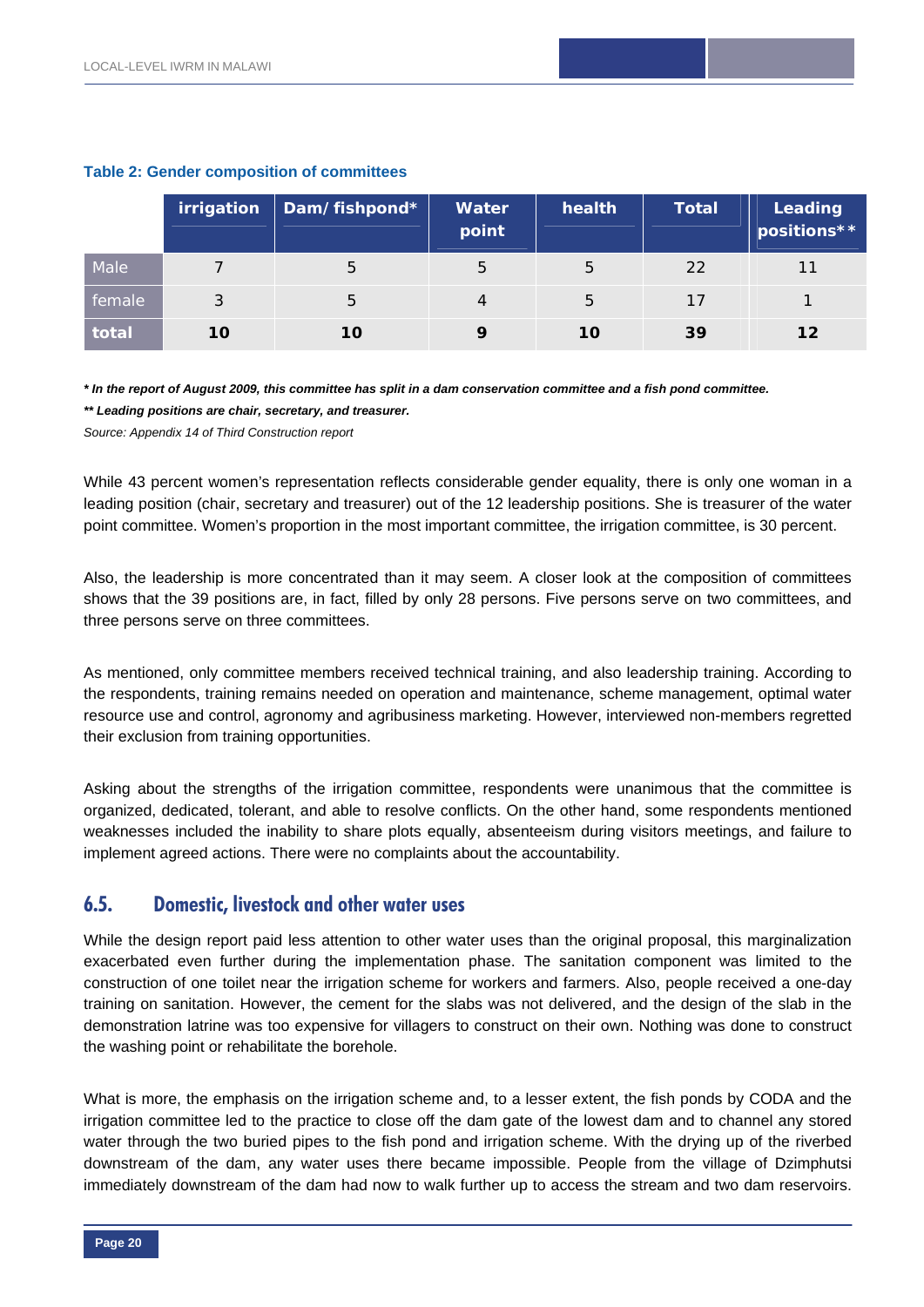This negatively affected women's labor burdens, quantities of water for domestic uses for household hygiene and all people's opportunities for bathing – an important practice in this very hot area. In response to the more difficult access to bathing places, men have started to make bathrooms in the houses. While this gives privacy, also to women, it aggravates women's task of water fetching. These other uses around the dam appeared risky. Sadly, in September 2009, a man trying to swim in the dam drowned.

Cattle also moved up, wandering among the people, but it also started roaming for water at boreholes, in the irrigation scheme and the fish ponds. In response to this, bye-laws have been introduced which oblige the cattle owner to pay about MK 050 (USD 0.4) as maintenance fee.

In the irrigation scheme, people now had to watch. Rules were also being set – but are often difficult to enforce. People and cattle from the further downstream village of Joseph, where there is only one borehole for 148 people, were now forced to go to the Shire River. Thus, the threat of crocodile attacks that the project originally had envisaged to prevent was even aggravated. The vision of a reliably flowing Nkudzi River for all became part of the people and their water uses only. Significantly, plot beneficiaries interviewed tended to agree with the new priority for the irrigation scheme, even if this was at the expense of their own other water uses. The nonbeneficiaries complained, though, because the project deteriorated their access to water.

During interviews with the leadership, a possible solution came up: an open canal from the dam to the irrigation scheme instead of buried pipes. Such open canals were common in the nearby Nkhate Scheme and elsewhere as well. V-shaped intakes in streams feed water into these open canals which enables the direct water uses that took place in the downstream river bed before the project. That would also have allowed constructing the envisaged washing point, while well protected cattle watering points could have been added. Moreover, an open canal is easier to maintain and repair. Also, the extension to 15 ha would have been easier, as the diameter of the current pipe was considered to be very small.

The leadership also suggested designs in which domestic uses could have been integrated from the outset. For example, a piped system from especially the highest dam to the residential areas with some treatment works could have been included in the distribution networks. The leadership found that design option more important than the fish ponds. This would have allowed the households to have water for domestic water uses, gardening, and own individually-managed fish ponds. These and other design options were not discussed with the community, who were basically confronted with decisions already made. In this way, further opportunities for piloting Integrated Water Resource Management as the Ministry's original proposal in 2006 suggested, were missed.

## **6.6. Collaboration with district government**

The most important goal of the Consolidation Phase was to ensure that the community and local structures would take ownership of the current and future realizations in Dzimphutsi and would be further capacitated to use sustainably. As mentioned, after the international workshop in Swaziland in March 2009 to define the consolidation phase in each of the IWRM Demonstration projects, the community members wondered about their share in the decision-making and funding of the activities. The same held for the District Commissioner and his staff. They doubted whether the consolidation phase with its top-down funding arrangements could enhance ownership of the project by the District Assembly. Several issues emerged that needed to be clarified. The district received a budget for 90 days of USD20 per diems, which is 4 percent of the total budget for the Consolidation Phase. Perhaps even more important was that the District Commissioner and his technical staff wanted not just to be called-in by CODA for one or two days ad-hoc trainings on topics set by CODA, but to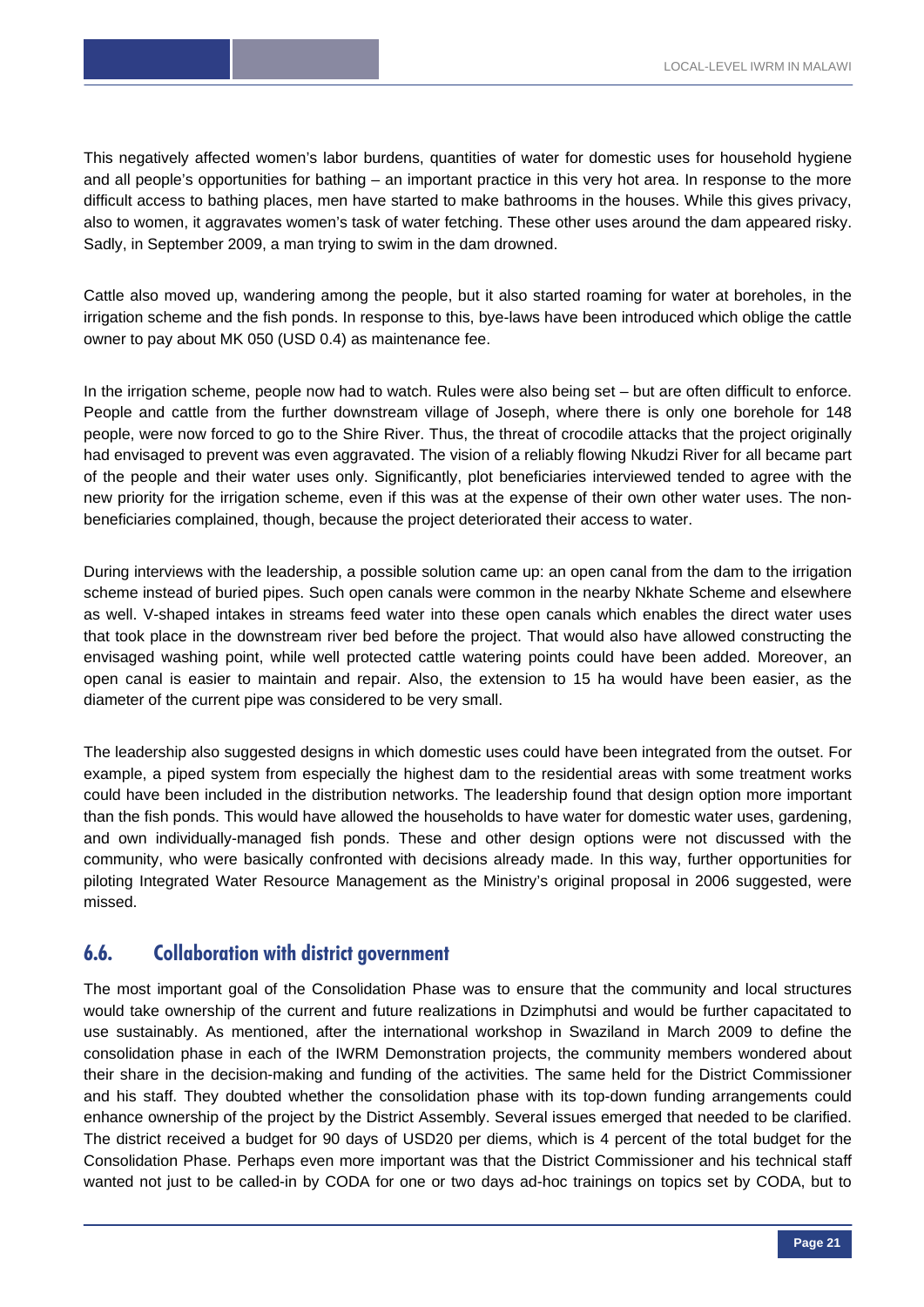really participate. With progressing decentralization, their mandate is to define, allocate and support or implement development projects and they have the legal and budgetary competency for that in the national system.

Local government can realize this mandate well. They live in the area and know the people. They have the critical contacts with the Traditional Authorities which are essential for any development, as the Dzimphutsi case clearly illustrates. They can make things work and prevent and solve inevitable conflicts. Although staff turnover can be high (and almost all staff at the start of the project was replaced within the two years of the project), local government is permanent as an institution. They can coordinate and integrate with the multitude of small initiatives for more effective and longer-term solutions.

They are often more cost-effective. On the ground, representing a diverse range of technical skills, and close to communities, their salaries, transport and operation costs are much lower than national or international experts. Lack of capacity is sometimes cited as a disadvantage, but for their factual implementation, many projects already strongly rely on ad-hoc solicited cooperation of district technicians, as the IWRM project also demonstrates. Moreover, new projects could be used to further build such local capacity. Further, local government can harmonize rates and other costs. They issue bills of quantity (see annex 3) that can be used as reference throughout the district.

Without genuine ownership by local government and communities, core sustainability issues, such as payment for communities' contributions or sitting allowances, cannot be addressed effectively. Yet, local government is expected to solve problems created by poorly designed and implemented projects in which they had no stake in the first place. During the Consolidation Phase, the DC highlighted the undesirability of such fire-fighting role with especially the Ministry and CODA.

The DC visited Dzimphutsi on 31 September to assure the community of the Assembly's commitment to include these realizations in the local government development plans. He also encouraged them to take responsibility of the realizations.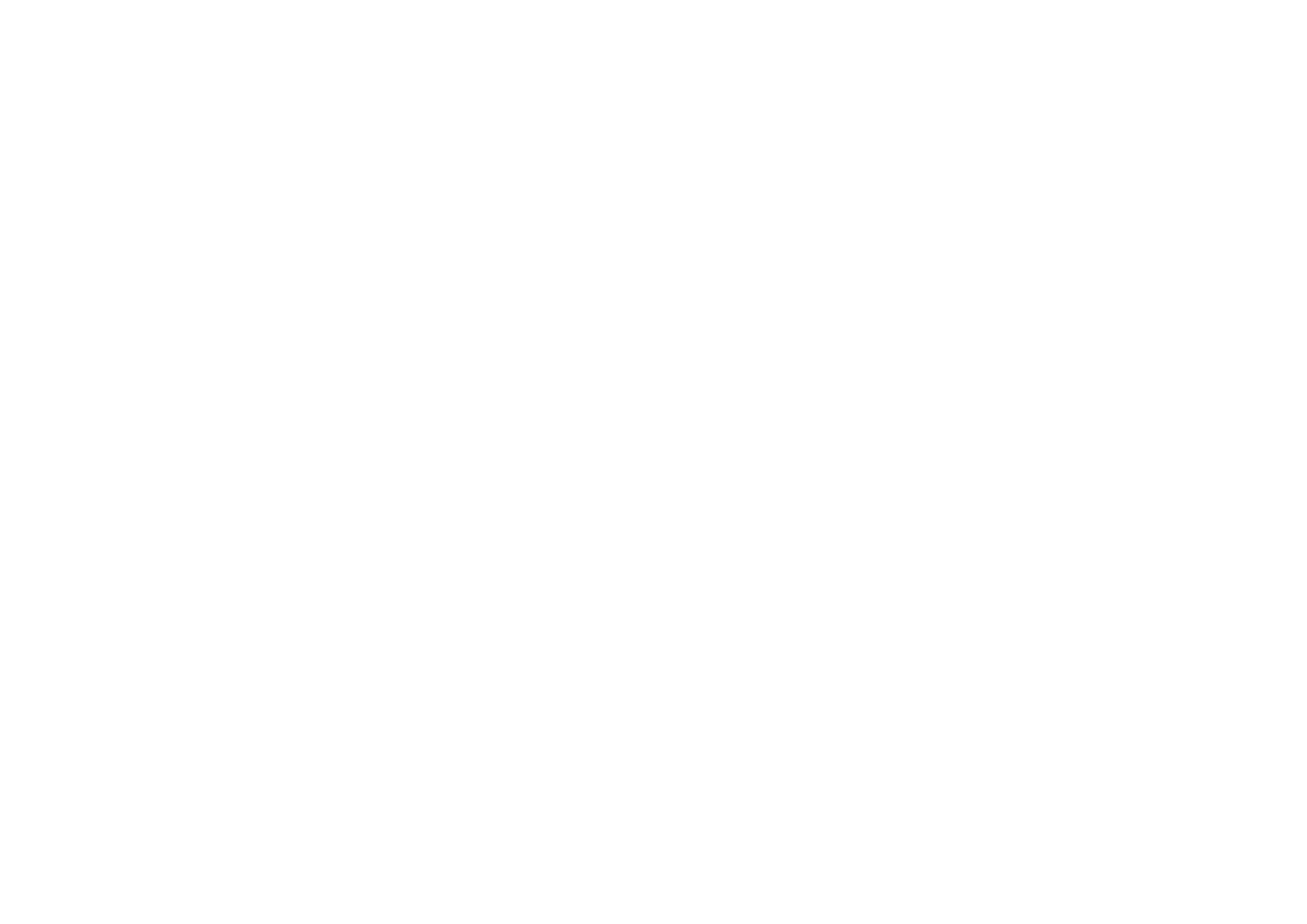#### **7.LIVELIHOOD IMPACT ASSESSMENT**

The livelihood impacts are summarized in the matrix below.

|                                                                       | Baseline - before project                                                                                                                          |                                                                       | Livelihood impacts - after project                                              |                                                                                                                             |                                                                                                                                                     |                                                                                                             |
|-----------------------------------------------------------------------|----------------------------------------------------------------------------------------------------------------------------------------------------|-----------------------------------------------------------------------|---------------------------------------------------------------------------------|-----------------------------------------------------------------------------------------------------------------------------|-----------------------------------------------------------------------------------------------------------------------------------------------------|-------------------------------------------------------------------------------------------------------------|
| <b>Water Sources</b>                                                  | <b>Technologies</b>                                                                                                                                | <b>Uses and Users</b>                                                 | Management                                                                      | <b>Technologies</b>                                                                                                         | <b>Uses and Users</b>                                                                                                                               | Management                                                                                                  |
| Surface stream:<br>Nkudzi river Upstream of<br>site of new dam outlet | none - direct use                                                                                                                                  | washing,<br>bathing<br>livestock<br>watering                          |                                                                                 | 2 dams for year-round water<br>storage, but siltation<br>problems                                                           | $\bullet$<br>washing, bathing<br>$\bullet$<br>livestock watering                                                                                    | dam operators operate dam<br>to store water in dry season,<br>and divert to pipes                           |
| Downstream of site of<br>new dam outlet                               |                                                                                                                                                    | washing,<br>bathing<br>livestock<br>watering                          | agreed sites for<br>bathing and<br>washing<br>$\bullet$<br>livestock<br>roaming | trickles from silt dispenser<br>out flows and gate valve;<br>remainder river bed<br>downstream of dries up in<br>dry season | none                                                                                                                                                | dam operators close off<br>dam water to downstream<br>river bed in dry season                               |
|                                                                       | incomplete diversion<br>canal<br>failed diversion by<br>World Vision to a 56-<br>plot scheme<br>residual moisture<br>cultivation in scheme<br>site | None                                                                  |                                                                                 | pipes to a new 10 ha<br>irrigation scheme                                                                                   | 43 women and 59 men<br>$\bullet$<br>on 0.1 ha plots for 3<br>crops<br>First, yielding 300 kg<br>$\bullet$<br>maize<br>roaming livestock<br>watering | Irrigation committee, 7<br>$\bullet$<br>men, 3 women<br><b>Rules for livestock</b><br>$\bullet$<br>watching |
|                                                                       | Failed effort to dig fish<br>ponds because of river<br>erosion                                                                                     | None                                                                  |                                                                                 | Pipes to 6 fish ponds;<br>one eroded, but<br>rehabilitated through<br>river training                                        | Group of 28 women and 7<br>men (overlaps with irrigated<br>plot holders); very limited<br>harvest                                                   | Fish pond committee 5 men,<br>5 women                                                                       |
| river elsewhere                                                       | Broken piped diversion<br>system with 2 stand pipes                                                                                                | none                                                                  | Water point<br>committee idle                                                   | rehabilitation underway                                                                                                     | none                                                                                                                                                | <b>National Water</b><br>Development Program                                                                |
| Groundwater                                                           | Two boreholes: one<br>unfenced and broken slab                                                                                                     | domestic uses by<br>284 women/girls<br>from Dzimphutsi<br>and Mwazika | Old water point<br>committee                                                    | No rehabilitation                                                                                                           | domestic uses, water<br>fetching for bathing,<br>increased livestock roaming                                                                        | Water point committee<br>27 committee members                                                               |
| Sanitation                                                            |                                                                                                                                                    |                                                                       |                                                                                 | One demonstration<br>improved latrine                                                                                       | Irrigation farmers                                                                                                                                  | trained in sanitation                                                                                       |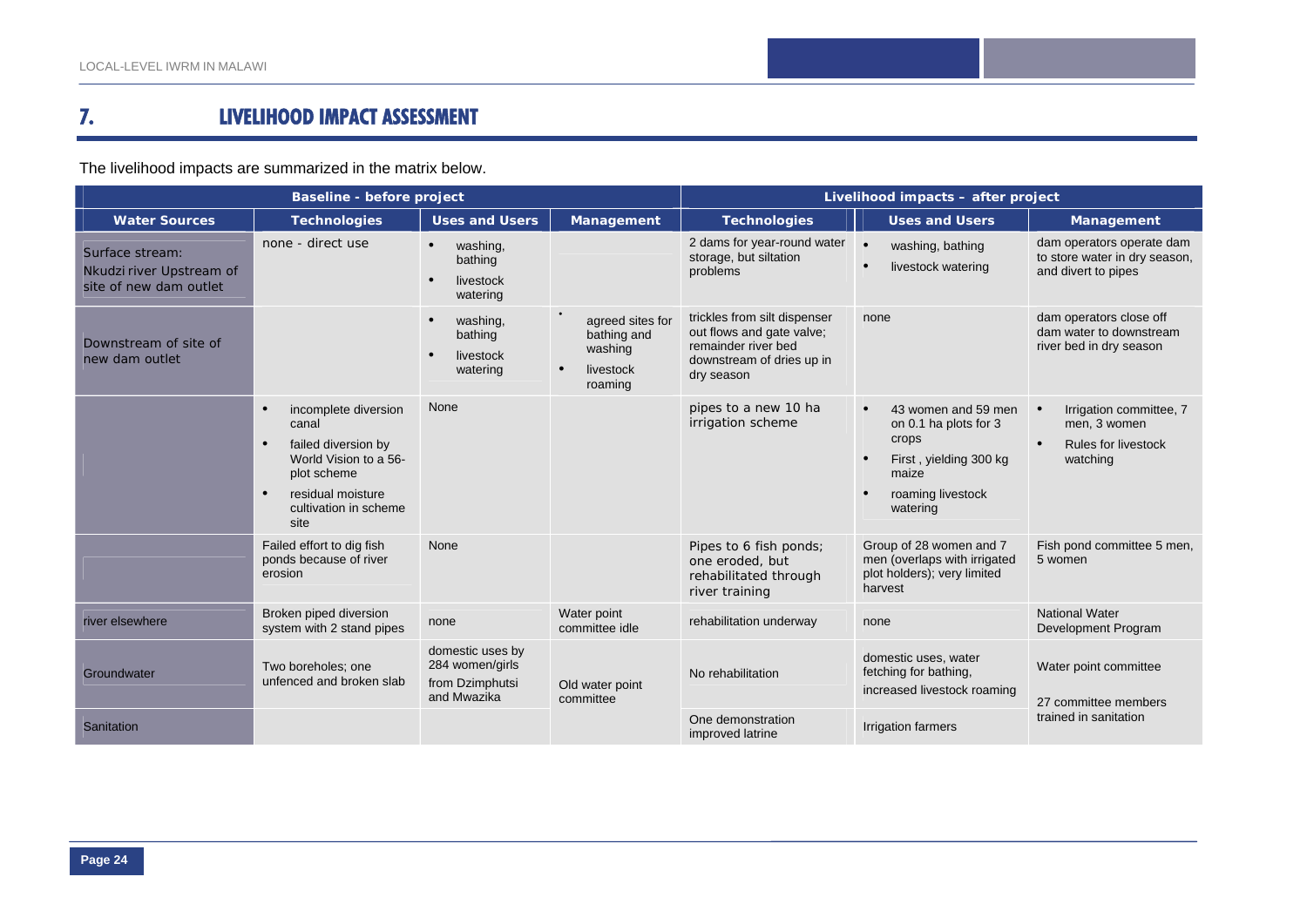# **8. LESSONS LEARNT**

*Continuous 'Step' Seven: Do participatory monitoring and evaluation, and livelihood impact assessment for follow-up* 

This section presents the lessons learnt.

- **Lacal-level IWRM** in the Dzimphutsi area improved many dimensions of wellbeing, including health, better sanitation, crops and fish for food and income, capacity building for water management, empowerment by learning-by-doing and strengthened relationships with District Assembly and national and international support agencies. Although the community was willing to share benefits by increasing the number of plots, the former land owners and especially men who were most actively engaged in the project, benefited most. Women's land tenure weakened. Also, all fish pond beneficiaries already had a plot as well. Non-beneficiaries of irrigation plots and fish ponds, who also lost their direct access to the Nkudzi River downstream of the dam, complained about the project.
- When communal infrastructure is built, all water uses and users need to be considered holistically. Otherwise, professional biases or preferences of a particular group or service providers risk marginalizing other uses. In this case, the strong focus on irrigation was accompanied by a neglect of especially domestic uses.
- If all uses and users are considered, important economies of scale can be achieved. However, in this case the opportunity of a distribution network for ample household water supplies for multiple uses remained untapped. This would also have enhanced communities' control over their domestic water supplies, instead of relying on a broken, centralized system controlled elsewhere.
- By 'hardwiring' priority setting of water allocation (through buried pipes to fish ponds and the irrigation scheme), it becomes even more difficult to follow people's priorities. An open conveyance canal from the dam to the irrigation scheme would have met many more water needs, if proper washing points and cattle entry points would have been added.
- **E** Communities need and can co-design infrastructure and hold technical support agencies accountable. Communities know their water needs and water resources best. They also have many ideas on infrastructure from own or others' experience, but may need to be capacitated on more complex infrastructure options. The likely impact of infrastructure designs needs to be understood and communicated clearly, indicating site and period of water availability. Insight in construction, operation and maintenance costs and budgeting is an essential part of this. Bills of Quantities need to be disseminated and used widely (see example in annex 2). This not only avoids raising wrong expectations, but allows communities to propose better solutions. Moreover, by leaving the choice between, in this case, paid construction work or metallic sluice gates, with the community, they get an incentive to reduce costs where possible and to provide more own labor or cash contributions.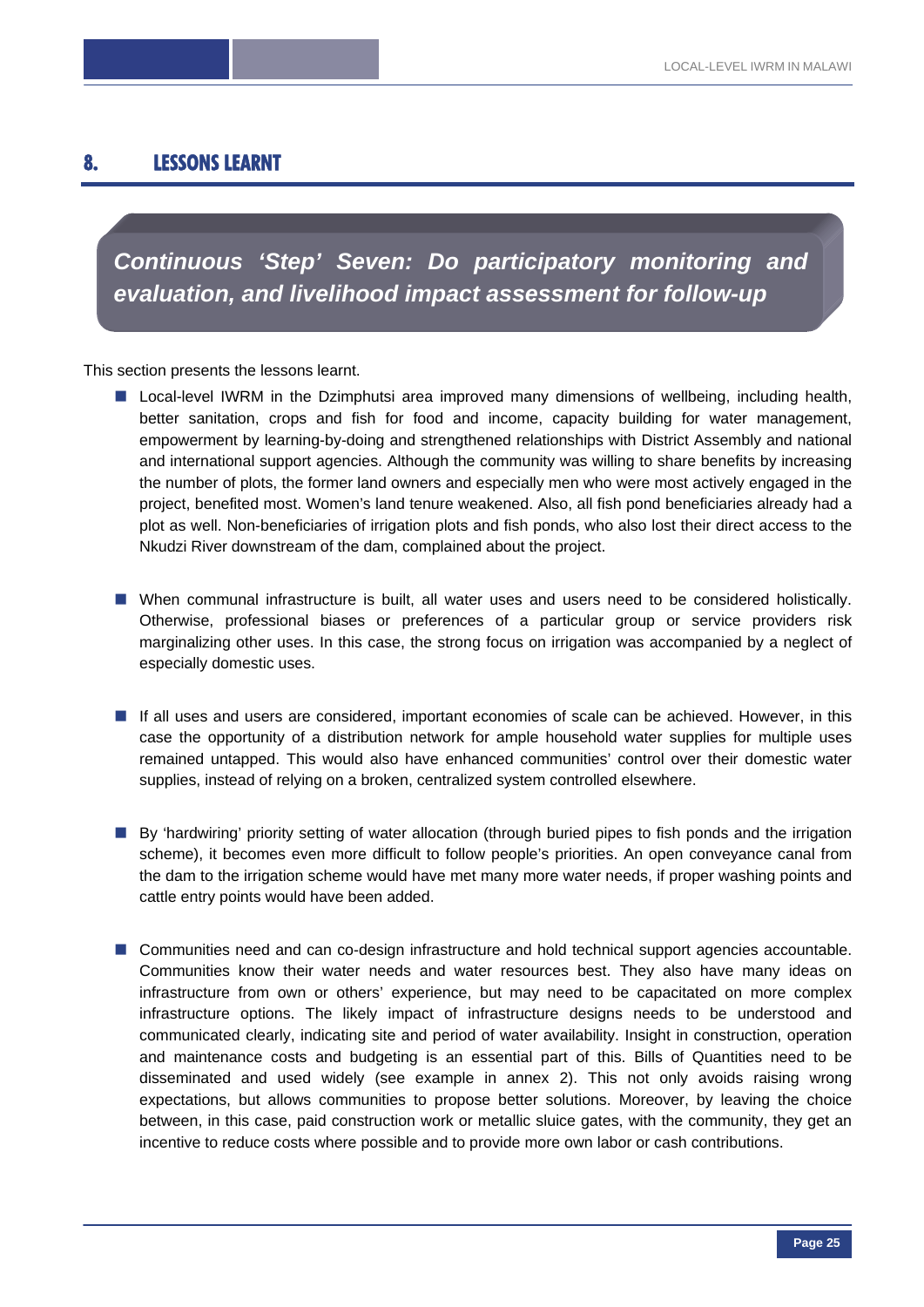- Targeting procedures are only realistic if they specify member selection procedures and criteria and the fate of earlier users/ occupants; and if they address inclusion of female-headed households and women with own or joint land titles.
- It is difficult to retro-fit a bottom-up approach through communities and local government if a project is defined and funded at national levels.
- **Participation by local government needs to be budgeted for.**
- In Malawi local government is a well equipped institution for scaling-up local-level IWRM because it has most capacity to create and sustain community ownership and to minimize costs. While local government already directly implements certain tasks, e.g., capacity building, technical training, and operation and maintenance support, technical support providers are tendered for specialized technical jobs such as borehole drilling or irrigation scheme construction. By tendering through local government or even communities, accountability to communities and local government is strong.

#### **Other IWRM Demonstration projects reports**

SADC/Danida Regional Water Sector Programme. 2009. Guidelines for Local-Level Integrated Water Resource Management. Based on experiences from Integrated Water Resource Management Demonstration Projects in Malawi, Mozambique, Namibia, Swaziland, and Zambia. Pretoria: Southern African Development Community/Danish International Development Agency, in collaboration with the International Water Management Institute. Downloadable from www.sadcwater.com

SADC/DANIDA Water Sector Support Programme. 2009. Innovations in Local-Level Integrated Water Resource Management. Lessons learnt from the Integrated Water Resource Management Demonstration Projects in Malawi, Mozambique, Swaziland and Zambia. 2009. Synthesized by Barbara van Koppen, Jonathan Chisaka, and Stalin Sibande Shaba. Pretoria: SADC/DANIDA Water Sector Support Programme, in collaboration with the International Water Management Institute

Chisaka, Jonathan. 2009. Process documentation of Local-level Integrated Water Resource Management in Zambia. Integrated Water Resource Management and Food Security Demonstration Project in Katuba and Namwala, Kafue Basin. Pretoria: Southern African Development Community/Danish International Development Agency, in collaboration with the International Water Management Institute. www.sadcwater.com

Van Koppen, Barbara and Nicollete Mhlanga. 2009. Process documentation of Local-level Integrated Water Resource Management in Swaziland. Capacity Building for Lavumisa Irrigation Development Project. Pretoria: Southern African Development Community/Danish International Development Agency, in collaboration with the International Water Management Institute. www.sadcwater.com

Van Koppen, Barbara, and Rui Mirira. 2009. Process documentation of Local-levele Integrated Water Resource Management in Mozambique. Improved livelihood in lower Limpopo. Pretoria: Southern African Development Community/Danish International Development Agency, in collaboration with the International Water Management Institute. www.sadcwater.com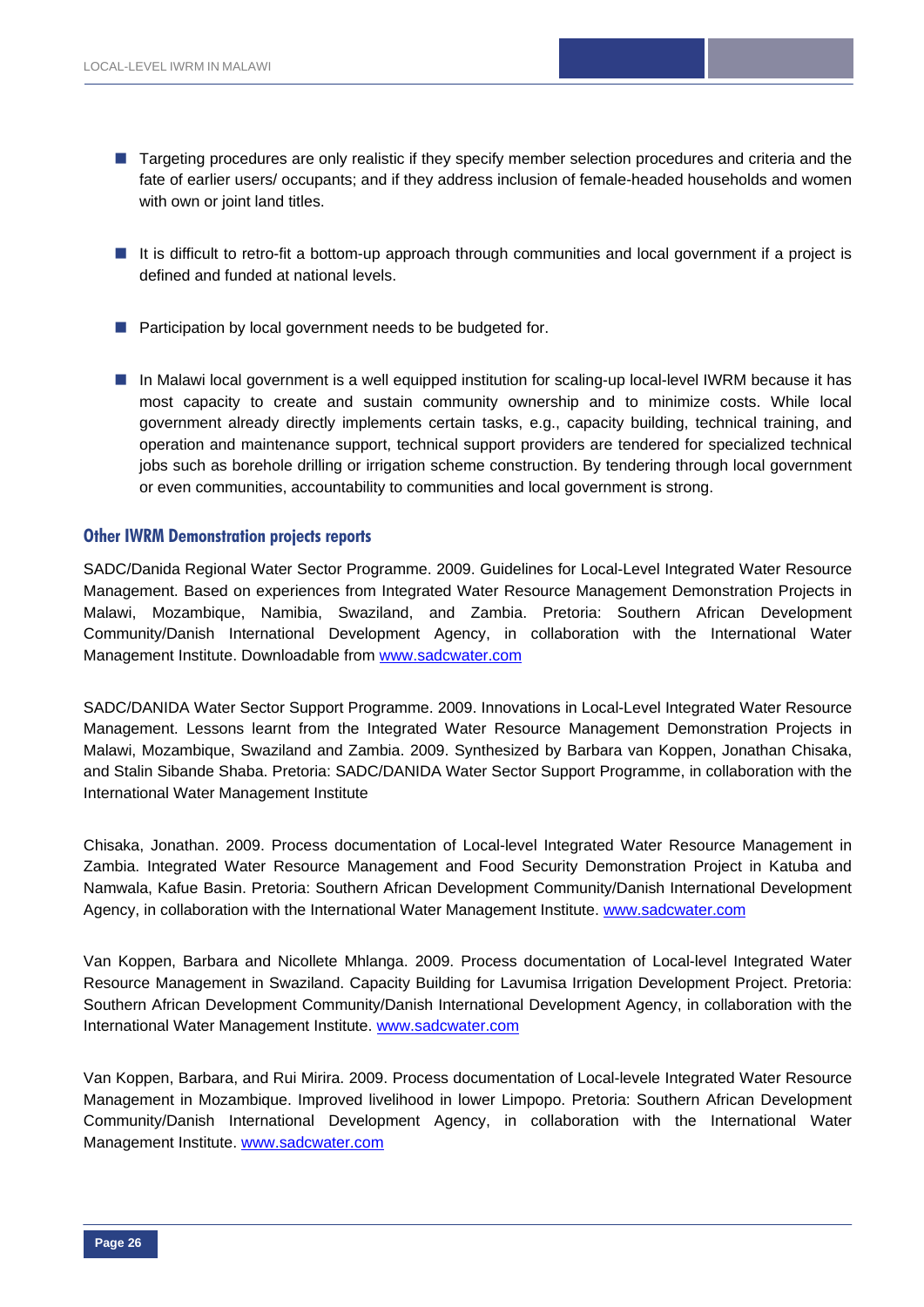# **ANNEX 1: PROJECT STEPS IN LOCAL LEVEL IWRM**

#### **Step One: Mobilize support**

Strengthen existing development plans.

Compile integrated support.

Define targeting procedures.

Establish horizontal, integrated service delivery structures.

Ensure vertical national support.

**Step Two: Select communities** 

Develop selection criteria within time and funding frames.

Communicate widely and test for compliance.

Select.

**Step Three: Understand the community and build capacity** 

Build trusting relationships and communicate the project concept.

Do contextual profiling.

Train the community and select community mobilizers.

**Step Four: Create a vision and select activities to fulfil it** 

Do participatory situational diagnosis and problem analysis.

Create a vision of new ways to manage water.

Rank opportunities and needs.

Select activities for implementation.

**Step Five: Compile detailed action plans** 

Create and train community structures.

Specify actions, roles and budgets. Sign off.

**Step Six: Implement the action plans** 

Construct communal infrastructure and develop the capacity to operate and maintain it.

Create management structures and develop their capacity.

Implement the accompanying interventions and develop the capacity to maintain them.

Ensure sustainability when exiting.

Operate and maintain infrastructure and continue capacity development.

**Continuous 'Step' Seven: Do participatory monitoring and evaluation, and livelihood impact assessment for follow-up** 

Monitor planning, implementation and use.

Monitor the impacts on livelihoods.

Identify follow-up plans for community-based water resource management.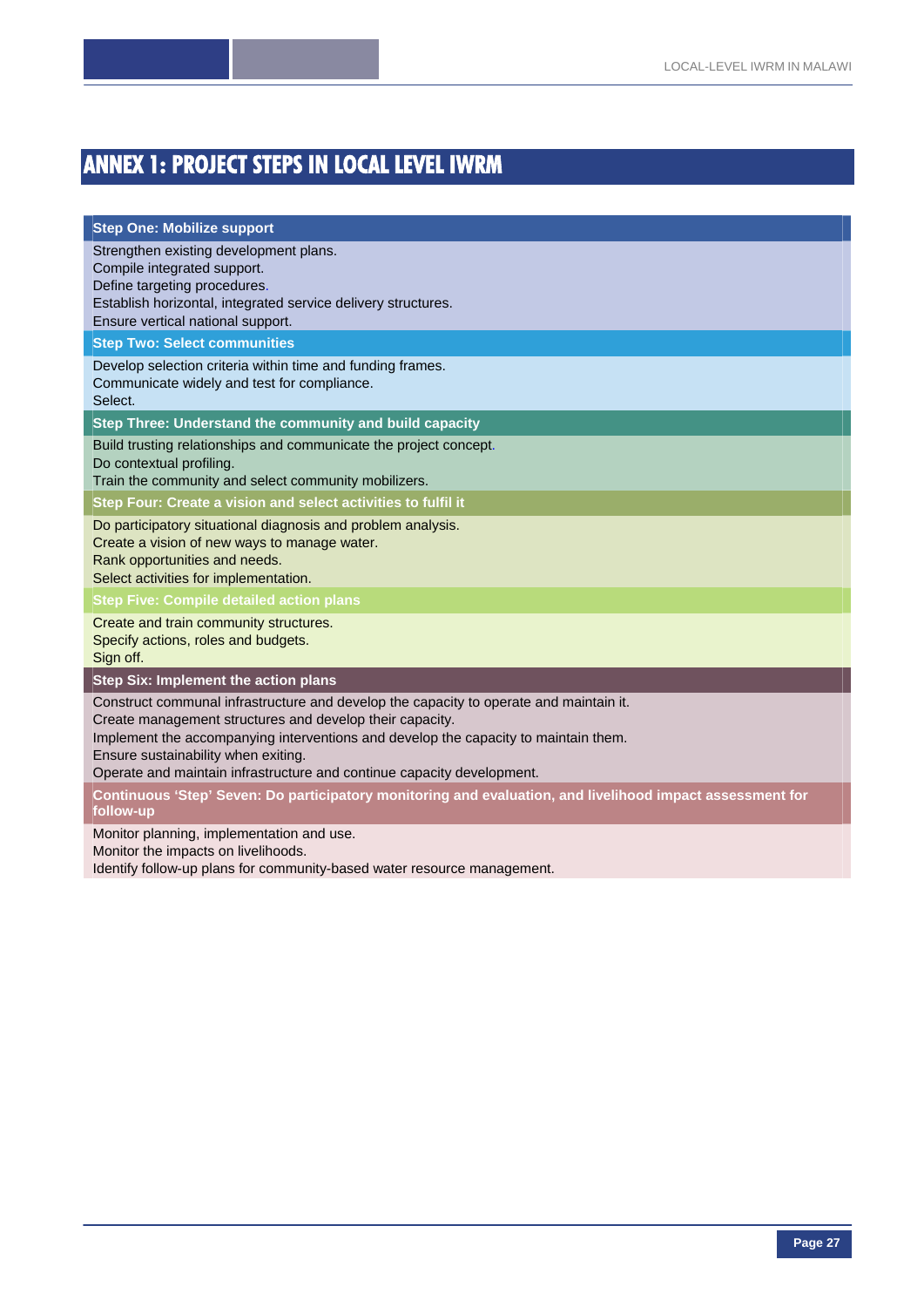# **ANNEX 2. DEMOGRAPHICS OF DZIMPHUTSI VILLAGE AND SURROUNDINGS**

#### **Table 1: Population before and after project**

|                  | <b>Years</b>                                   |      |              |                |              |     |  |  |
|------------------|------------------------------------------------|------|--------------|----------------|--------------|-----|--|--|
|                  |                                                | 2007 |              | 2009           |              |     |  |  |
| <b>Village</b>   | <b>Males</b><br><b>Total</b><br><b>Females</b> |      | <b>Males</b> | <b>Females</b> | <b>Total</b> |     |  |  |
| Dzimphutsi /     |                                                |      |              | 50 men         | 68 women     |     |  |  |
| James *          | 161                                            | 123  | 284          | 80 boys        | 97 girls,    | 295 |  |  |
| <b>Zilipaine</b> | 68                                             | 90   | 158          | 75             | 99           | 174 |  |  |
| <b>Mwazika</b>   | 66                                             | 51   | 117          | 66             | 56           | 122 |  |  |
| Joseph           | 31                                             | 43   | 74           | 38             | 43           | 81  |  |  |
| <b>Total</b>     | 326                                            | 306  | 632          | 309            | 363          | 672 |  |  |

*\*The population for James is embedded in Dzimphutsi. Initially they were the same village and have just disbanded. The demarcation is not yet clear (Village Headman James, interviews November 2009*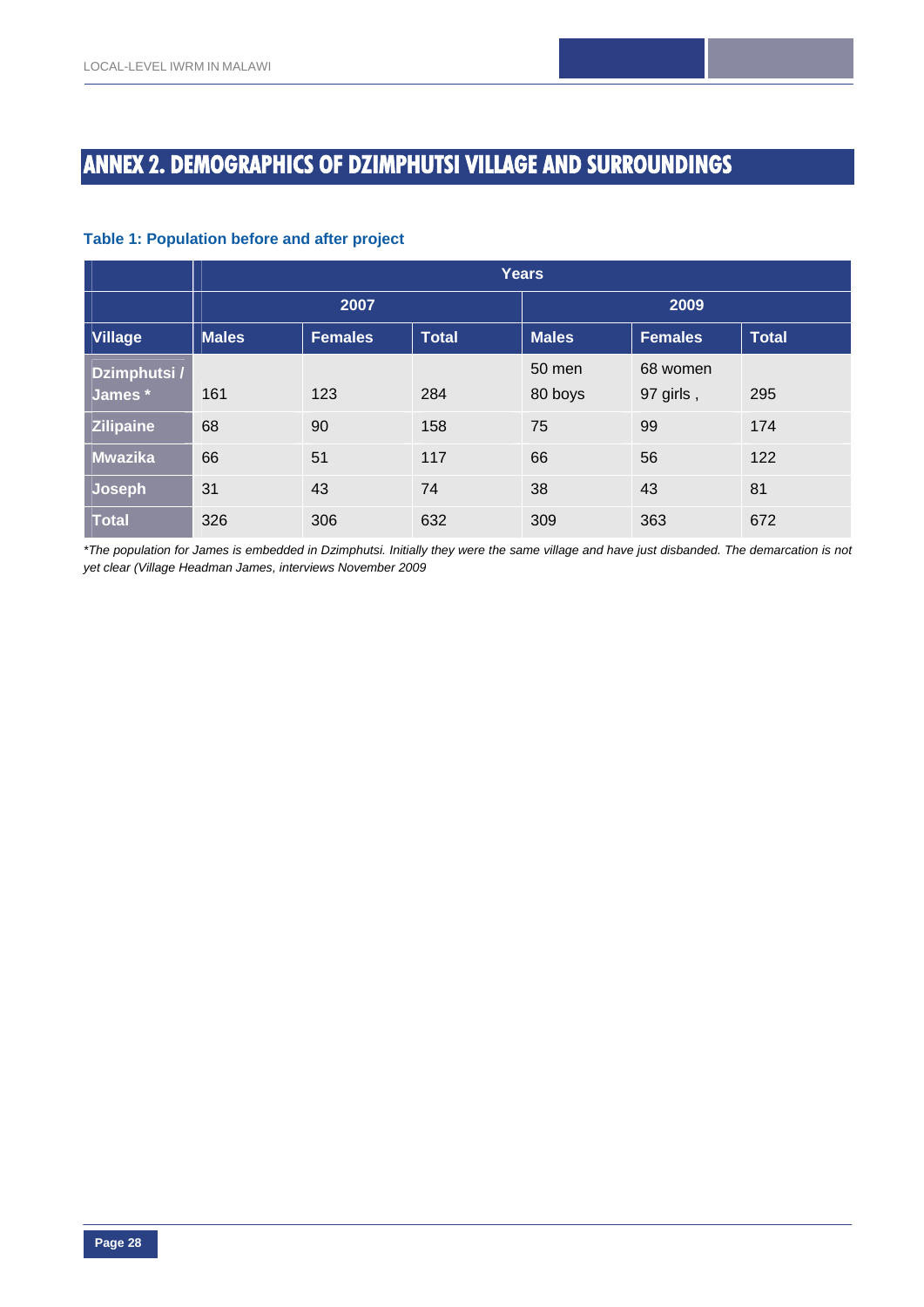# **ANNEX 3: BILLS OF QUANTITY EXAMPLE**

# **Gravity Fed Piped Water Contracts and Services and Services and Services and Services and March 2004**

#### BILL OF QUANTITIES AND MATERIAL SCHEDULE **SCHEDULE SCHEDULE SCHEDULE NO. I**

|                | <b>Description</b>                       | Qty   |                |                         | <b>Total (MK)</b>                   |                                         |
|----------------|------------------------------------------|-------|----------------|-------------------------|-------------------------------------|-----------------------------------------|
| <b>Item</b>    |                                          |       | <b>Unit</b>    | Rate<br>(MK)            | <b>MASAF</b><br><b>Contribution</b> | <b>Community</b><br><b>Contribution</b> |
| A              | <b>WORKING TOOLS</b>                     |       |                |                         |                                     |                                         |
| $\mathbf{1}$   | Hoe complete with handle                 | 45.00 | no.            |                         | 0.00                                | 0.00                                    |
| $\mathbf{2}$   | Shovel`                                  | 20.00 | no.            |                         | 0.00                                | 0.00                                    |
| 3              | Phanga knife                             | 10.00 | no.            |                         | 0.00                                | 0.00                                    |
| $\overline{4}$ | Picks complete with handle               | 20.00 | no.            |                         | 0.00                                | 0.00                                    |
| 5              | 8mm nylon rope                           | 2.00  | roll           |                         | 0.00                                | 0.00                                    |
| 6              | 6mm nylon rope                           | 2.00  | roll           |                         | 0.00                                | 0.00                                    |
| 7              | Baw Saw 36" Lasher                       | 3.00  | no.            |                         | 0.00                                | 0.00                                    |
| 8              | Baw Saw Blades 36" Lasher                | 6.00  | no.            |                         | 0.00                                | 0.00                                    |
|                |                                          |       |                | <b>Total to Summary</b> | 0.00                                | 0.00                                    |
| B              | <b>INTAKE WIER TO SEDIMENTATION TANK</b> |       |                |                         |                                     |                                         |
|                | <b>Pipes and Fittings</b>                |       |                |                         | 0.00                                | 0.00                                    |
| $\mathbf{1}$   | 4" Galvanize pipe                        | 21.00 | 6 <sub>m</sub> |                         | 0.00                                | 0.00                                    |
| 2              | 4" Gate Valve                            | 3.00  | no.            |                         | 0.00                                | 0.00                                    |
| 3              | 4" Automatic Single Air Valve            | 4.00  | no.            |                         | 0.00                                | 0.00                                    |
| 4              | 3" Galvanized pipe                       | 11.00 | 6 <sub>m</sub> |                         | 0.00                                | 0.00                                    |
| 5              | 3" None Return Valve                     | 1.00  | no.            |                         | 0.00                                | 0.00                                    |
| 6              | 3" Gate Valve                            | 4.00  | no.            |                         | 0.00                                | 0.00                                    |
| 7              | 3" Galvanized sucking pipe               | 2.00  | 1 <sub>m</sub> |                         | 0.00                                | 0.00                                    |
| 8              | 3" Automatic Single Air Valves           | 4.00  | no.            |                         | 0.00                                | 0.00                                    |
| 9              | 2" Gate Valve                            | 2.00  | no.            |                         | 0.00                                | 0.00                                    |

10 1 Gate Valve 1.00 no. 0.00 0.00 0.00 0.00 0.00

11 1" Gate Valves for Air Valves 24.00 no. 0.00 0.00 0.00 0.00 0.00

12 110mm PVC pipe - Class 10 301.00 6m 0.00 0.00 0.00 0.00

13 90mm Ditto 334.00 6m 0.00 0.00

# **Page 29**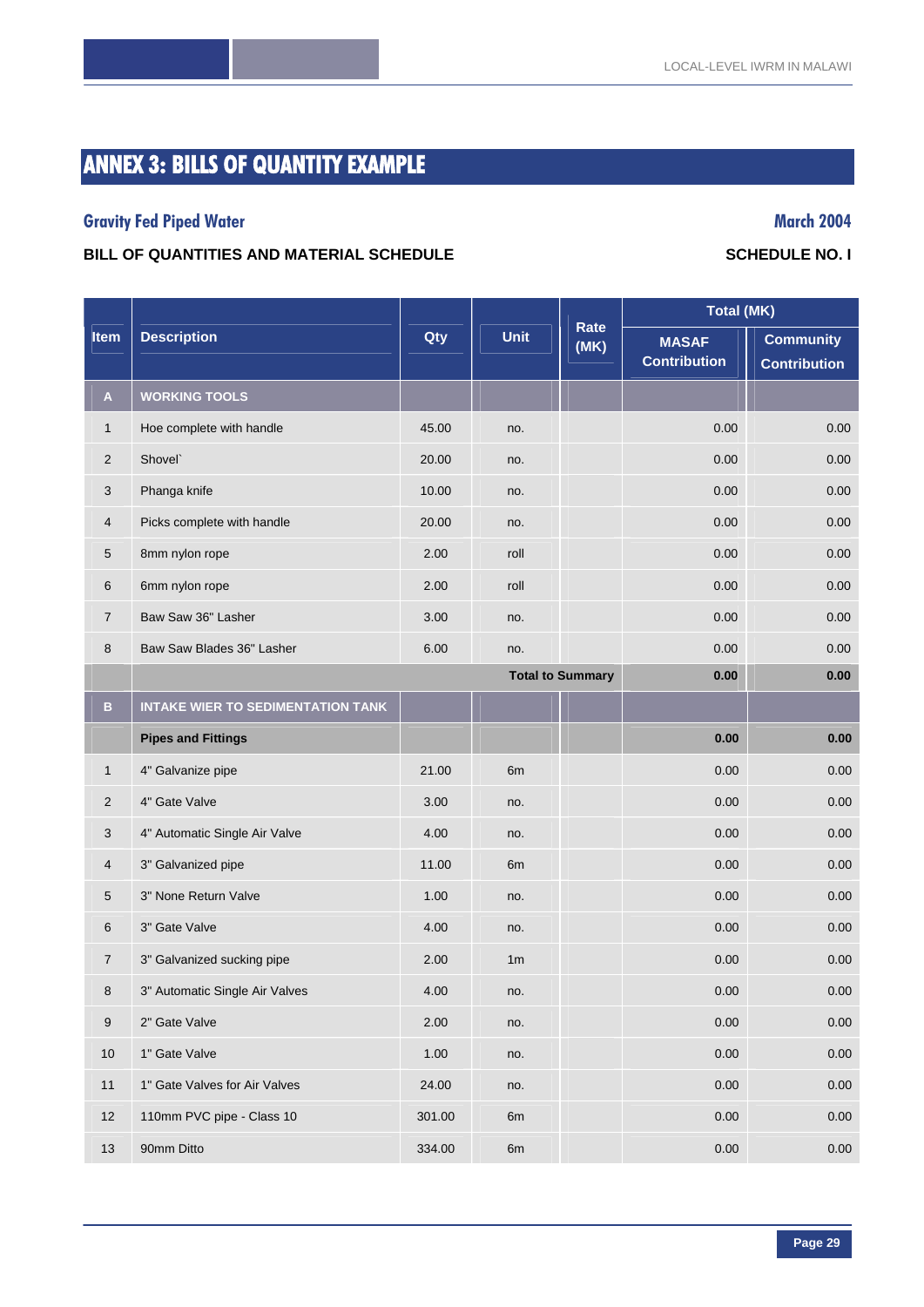|                  |                                                                                                                     | Qty    |                | Rate<br>(MK)            | <b>Total (MK)</b>   |                     |
|------------------|---------------------------------------------------------------------------------------------------------------------|--------|----------------|-------------------------|---------------------|---------------------|
| Item             | <b>Description</b>                                                                                                  |        | <b>Unit</b>    |                         | <b>MASAF</b>        | <b>Community</b>    |
|                  |                                                                                                                     |        |                |                         | <b>Contribution</b> | <b>Contribution</b> |
| 14               | 110x32x110mm Tee Piece                                                                                              | 20.00  | no.            |                         | 0.00                | 0.00                |
| 15               | 110x63x110mm Tee Piece                                                                                              | 1.00   | no.            |                         | 0.00                | 0.00                |
| 16               | 110mm F/M Adaptor                                                                                                   | 20.00  | no.            |                         | 0.00                | 0.00                |
| 17               | 90x32x90mm Tee Piece                                                                                                | 3.00   | no.            |                         | 0.00                | 0.00                |
| 18               | 90x63x90mm Tee Piece                                                                                                | 1.00   | no.            |                         | 0.00                | 0.00                |
| 19               | 90mm F/M Adaptor                                                                                                    | 14.00  | no.            |                         | 0.00                | 0.00                |
| 20               | 63mm F/M Adaptor                                                                                                    | 4.00   | no.            |                         | 0.00                | 0.00                |
| 21               | 32mm F/M Adaptor                                                                                                    | 28.00  | no.            |                         | 0.00                | 0.00                |
|                  | Civil Works - Finishing the Intake Weir                                                                             |        |                |                         |                     |                     |
|                  | All building works to be 1:4 mix, concrete<br>works to be 1:2:4 and screed to be 1:3 mix<br>with wood trowel finish |        |                |                         |                     |                     |
| 3                | Cement                                                                                                              | 2.00   | 50kg           |                         | 0.00                | 0.00                |
| 4                | Sand                                                                                                                | 0.25   | $\rm m^3$      |                         | 0.00                | 0.00                |
| 5                | <b>Boulder stones</b>                                                                                               | 0.30   | m <sup>3</sup> |                         | 0.00                | 0.00                |
|                  | <b>Earthworks</b>                                                                                                   |        |                |                         |                     |                     |
| 6                | Trench excavations                                                                                                  | 750.00 | m              |                         | 0.00                | 0.00                |
| $\overline{7}$   | Trench backfilling                                                                                                  | 750.00 | m              |                         | 0.00                | 0.00                |
|                  |                                                                                                                     |        |                | <b>Total to Summary</b> | 0.00                | 0.00                |
| $\mathbf C$      | <b>SUPPLY PIPES FROM SEDIMENTATION</b><br><b>TANK</b>                                                               |        |                |                         |                     |                     |
|                  | <b>Pipes and Fittings</b>                                                                                           |        |                |                         | 0.00                | 0.00                |
| $\mathbf{1}$     | 2" Non-Return Valve                                                                                                 | 1.00   | no.            |                         | 0.00                | $0.00\,$            |
| $\overline{c}$   | 2" Galvanize pipe                                                                                                   | 15.00  | 6m             |                         | 0.00                | 0.00                |
| $\mathbf{3}$     | 2" Sockets                                                                                                          | 15.00  | no.            |                         | 0.00                | 0.00                |
| $\overline{4}$   | 2" Gate Valve                                                                                                       | 3.00   | no.            |                         | 0.00                | 0.00                |
| $\overline{5}$   | 2" Bend                                                                                                             | 1.00   | no.            |                         | 0.00                | 0.00                |
| 6                | 1/2" Galvanize pipe                                                                                                 | 30.00  | no.            |                         | 0.00                | 0.00                |
| $\overline{7}$   | 1/2" Sockets                                                                                                        | 55.00  | no.            |                         | 0.00                | 0.00                |
| 8                | 1/2" Gate Valve                                                                                                     | 50.00  | no.            |                         | 0.00                | 0.00                |
| $\boldsymbol{9}$ | 1/2" Nipple                                                                                                         | 50.00  | no.            |                         | 0.00                | 0.00                |
| 10               | $1/2"$ Taps                                                                                                         | 25.00  | no.            |                         | 0.00                | $0.00\,$            |